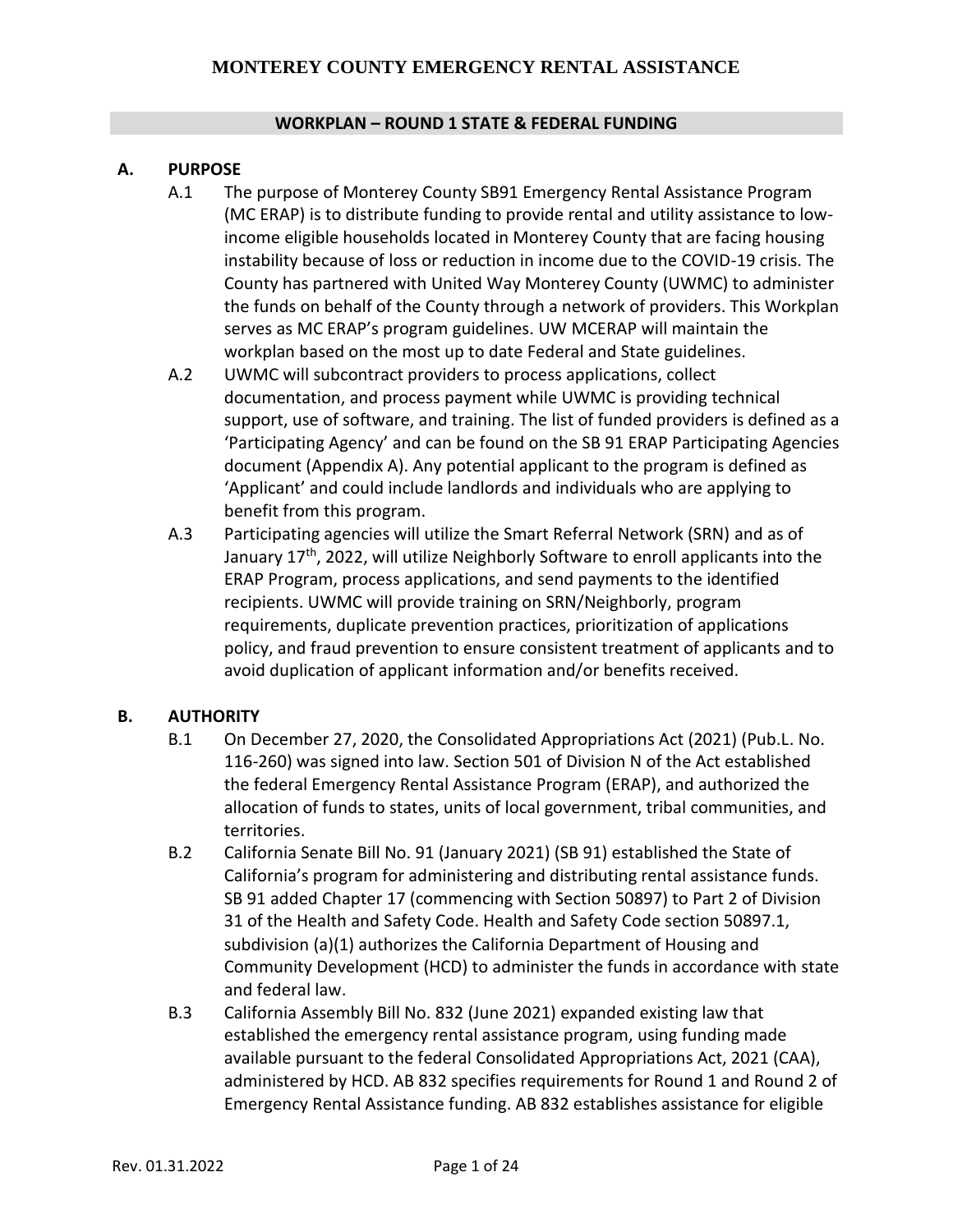households' unpaid rent arrears incurred on or after April 1, 2020 at 100% of the eligible household's monthly rent. This bill establishes assistance levels for prospective rent payments for eligible households be set at 100% of the eligible household's monthly rent. Landlords and tenants that were paid at an 80% or 25% reimbursement under SB 91 can be reimbursed the remaining balance of either 20% or 75% (effectively "topping off" relative prior limits) to reach AB 832's allowable reimbursement level of 100%.

- B.4 AB 832 (Section 1179.12.) requires each government rental assistance program to develop court coordination measures no later than September 15, 2021. These mechanisms include, but are not limited to, telephone or online access, through which landlords, tenants, and the court may do both of the following:
	- a. Verify the status of an application for rental assistance based upon the property address and a unique application number.
	- b. Obtain copies of any determination on an application for rental assistance. A determination shall indicate all the following: the name of the tenant that is the subject of the application, the address of the property that is the subject of the application, and whether the application has been approved or denied. If the application has been approved, then the amount of the payment that has been approved and the period and type of rental debt to which the amount corresponds. If the application has been denied, the reason for the denial, which shall be any of the following: the tenant is ineligible for government rental assistance, the government rental assistance program no longer has sufficient funds to approve the application, or the application remained incomplete 15 days, excluding Saturdays, Sundays, and other judicial holidays, after it was initially submitted because of failure on the part of the tenant to provide required information.
- B.5 The MC ERA Program is funded through a combination of these federal and state funds. UWMC has received \$12,898,602.00 in federal funds and \$15,383,234.00 in state funds for a total allocation of \$28,281,836.00 to administer the ERAP program. More details can be found on MC ERAP Spending Projections Workplan (Appendix B).

#### **C. DESCRIPTION**

C.1 MC ERAP will assist low-income families adversely impacted or at risk of being homeless due to the COVID-19 crisis. The program utilizes the existing structure and network of UWMC's 2-1-1 service to collaborate with community partners in the disbursement of \$28,531,223 State and Federal funding. All Monterey County residents can call 2-1-1 Monterey County System to inquire about rental assistance and eligibility for the ERAP program. Trained and certified call specialists will quickly assess applicant eligibility for the ERAP Program and if an applicant is eligible, the call specialist will provide an ERAP referral to a participating agency. If the caller does not qualify for ERAP assistance, the call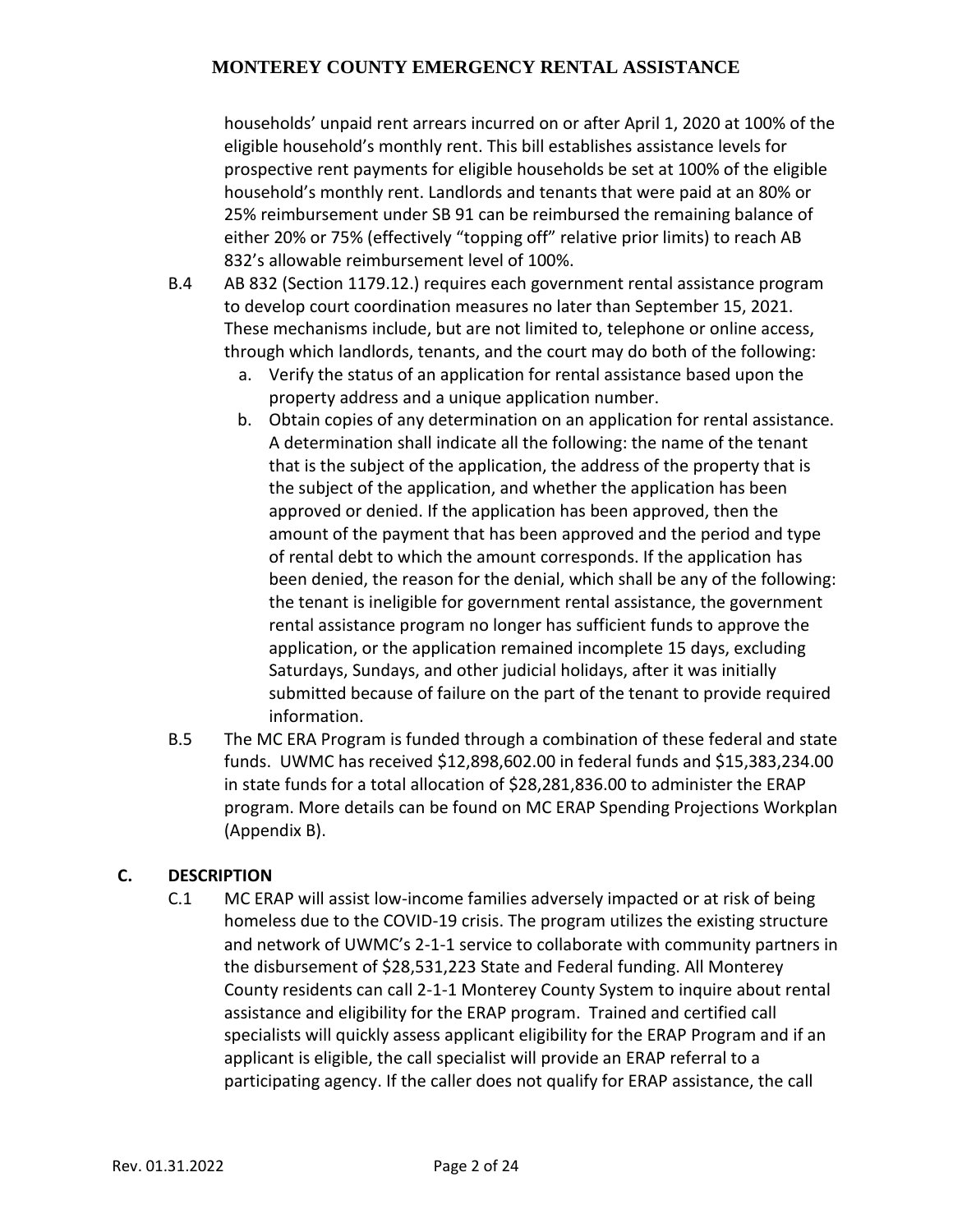specialist will refer the caller to the appropriate local service provider for rent and utility assistance relief.

#### **D. SCHEDULE**

- D.1 The program is scheduled to launch on March 15, 2021 and run until available funds are fully expended, not later than September 30, 2022
- D.2 The program will maintain specific expenditure benchmark dates throughout the course of the program term to meet "best effort" state and required federal spending deadlines. Benchmarks include:
	- a. 65% of State block grant funding be obligated by June 1, 2021
	- b. 100% of State block grant funds is expended by September 30, 2022
	- c. 65% of Federal funds is obligated by September 30, 2021
	- d. 100% of Federal funds is expended by September 30, 2022

#### **E. PROCESS**

- E.1 Applicants can apply through UWMC's online application on the UWMC website, with an agency directly, or through 211 to speak to a trained Call Specialist. 211 Call Specialists screen applicants who are inquiring about rental assistance to determine eligibility for the ERAP Program. If determined eligible for the ERAP Program, 211 Call Specialists refer the applicant to the appropriate participating agency or jurisdiction through United Way's Neighborly software. Participating Agency-trained staff receive the referrals through Neighborly and are responsible for accepting new applications and contacting the applicant to obtain required documents and to complete the rental assistance application. Applicants can provide documents when they apply through the online portal or can provide documentation to the Participating Agency via email, in person, fax, or mail demonstrating their eligibility by verifying their identity, residence, landlord-renter relationship, and the amount of rent and/or utilities owed. The eligibility requirement for Covid-19 Financial Distress is attested to by the applicant during the application process and no additional documentation is required.
- E.2 Landlords can apply on behalf of their tenant(s) through an online portal and will be contacted by a specific partner agency that is working only with landlordinitiated applications. Once landlords provide their information, tenants and landlords will be contacted and the same process applies regarding eligibility, required documentation, and prioritization of assistance.
- E.3 Following State guidelines, accepted documentation includes, but is not limited to, a driver's license, employment identification card, IRS tax forms, such as 1099, 1040/1040A, W-2, recent paycheck stubs, current bank statements, lease agreement, rent due notices, and utility bills. Participating agencies verify documents by checking for accurate and consistent information between landlord and tenant documents and by contacting the County Assessor's office to confirm residence and landlord ownership. Verified documents are uploaded securely as 'files' into Neighborly, where both United Way Monterey County and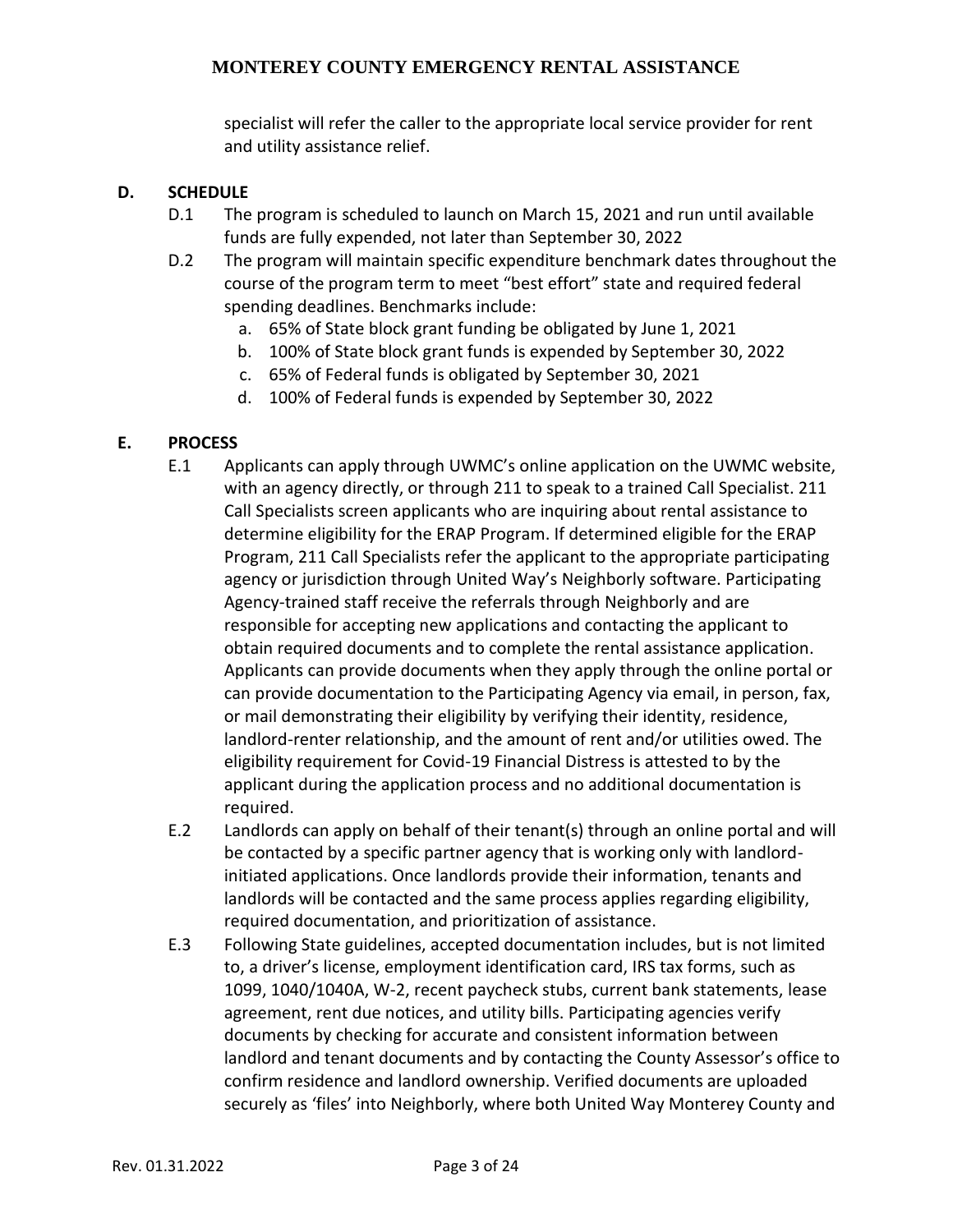the Participating Agency are able to view and edit documents and application status.

- E.4 To prevent duplication of an applicant file, each applicant is identified through their legal name, social security number, and date of birth. Duplicate applications can be identified by running a duplicate Social Security Number or Phone Number report through Neighborly. Additionally, new applications with duplicate SSNs are flagged by the software so that reviewers can easily identify duplicates. All Participating Agencies are required to utilize Neighborly software to document applicant payment. Once an applicant has been referred to a Participating Agency, they cannot be paid by another agency, preventing them from receiving assistance twice. UWMC has also created a duplicate prevention policy for the Neighborly software, which are steps that each Participating Agency can take to prevent duplicate referrals.
- E.5 Participating agencies pay landlords and/or utility companies directly by issuing a check for the amount provided by landlord and tenant documents. If the landlord does not cooperate by providing necessary documentation within 21 days or three attempts for outreach, the Participating Agency may pay the tenant directly. Participating agencies are required to make Smart Referrals to other relevant health and human services on behalf of residents, when applicable, using the SRN software. Participating Agencies will report all payments and applicant information via United Way's Neighborly software, which provides reporting that aligns with all requirements associated with Consolidated Appropriations Act, SB91, and in the interpretive guidance and guidelines issued by the U.S. Treasury and the Department, respectively. Participating Agencies must notify both tenant and landlords of benefits received, denials, or ineligibility findings. Reissued checks should be reported to United Way in the same format as normal reporting and new check numbers for reissued checks shall be reported in the same format as original reports. Reasons for new payees should be notified on the payee file.
- E.6 **APPEALS PROCESS:** Tenants that are deemed ineligible for the program or believe they were treated unfairly during the application process can fill out our appeals form on our Monterey County Rent and Utility Assistance website. UWMC will process the form and review the appeal with a panel of UWMC and County of Monterey staff to determine whether the tenant is eligible or ineligible for the program. The appeals process can take 4-6 weeks for review.
- E.7 **COURT COORDINATION PROCESS:** Tenants, landlords, and court representatives can check the status of an application by logging in at MCrenthelp.com. Applicants are assigned a unique case ID number, to check the application status and to regulate privacy concerns for the applicant. Court representatives can call 2-1-1 and work with a call specialist to access application status for court coordination measures.
- E.8 **HOUSING STABILITY SERVICES:** Under ERA1, Emergency Rental Assistance Funds may be used to provide eligible households with case management and other services related to the Covid-19 pandemic, as defined by the Secretary, intended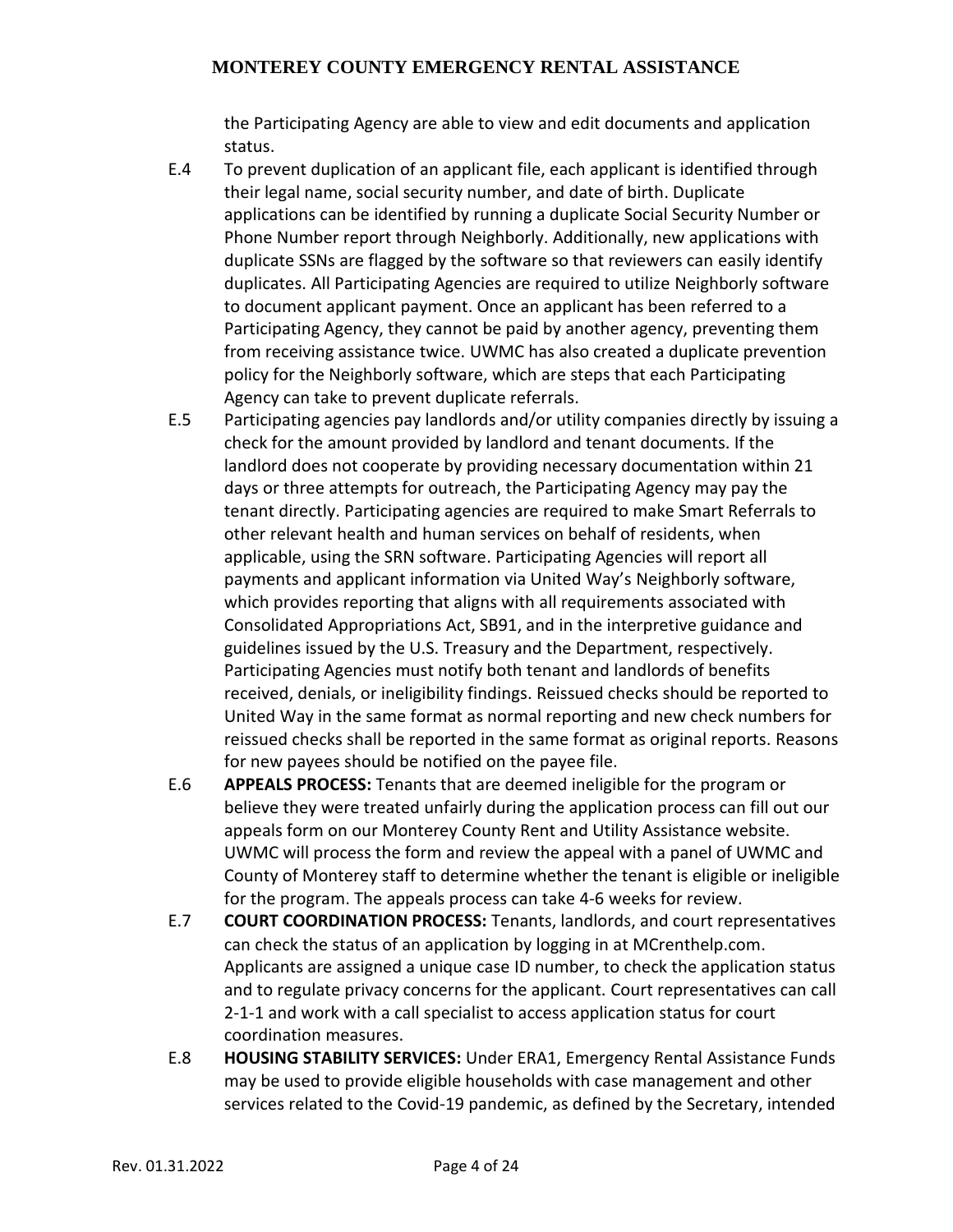to keep households stably housed. Such services may include, among other things, eviction prevention and eviction diversion programs; mediation between landlords and tenants; housing counseling; fair housing counseling; housing navigators or promotoras that help households access ERA programs or find housing; case management related to housing stability; housing-related services for survivors of domestic abuse or human trafficking; legal services or attorney's fees related to eviction proceedings and maintaining housing stability; and specialized services for individuals with disabilities or seniors that support their ability to access or maintain housing. Grantees using ERA funds for housing stability services must maintain records regarding such services and the amount of funds provided to them.

a. MC ERA Program utilizes housing stability services by providing system navigation services through a contract with a local organization, Mujeres de Accion. Mujeres de Accion deploys Community Health Workers into targeted communities to provide community outreach and program information and to assist existing applicants in compiling required documentation, understanding program guidelines, and assisting them through the process. Additionally, systems navigation and outreach/application support are provided through housing stability grants to Communities Organized for Relational Power and Action (COPA) and legal support/training is provided by a housing stabilization grant to the Watsonville Law Center.

#### **F. PROGRAM ELIGIBILITY**

- F.1 An Applicant must reside within the boundaries of the County of Monterey (those residing in cities and jurisdictions with rental assistance programs will be assessed for local program eligibility first).
- F.2 **INCOME ELIGIBILITY:** Applicants must meet one or both of the following income eligibility criteria to be eligible for ERAP funding. Program priority is given to households with income at or below 50% AMI, those facing eviction, who owe arrears, or are facing housing instability.
	- a. Households with incomes at or Below 80% Monterey County Area Median Income (AMI).
	- b. Household with incomes at or below 50% Monterey County Area Median Income (AMI), or households that have one or more individuals that have been unemployed for the 90-day period preceding the date of application.

| 2021 Maximum Income Limits (80% of Area Median Income)                        |          |          |          |          |          |          |  |  |
|-------------------------------------------------------------------------------|----------|----------|----------|----------|----------|----------|--|--|
| Program eligibility based on most up to date AMI calculation updated annually |          |          |          |          |          |          |  |  |
| Household                                                                     | 1 Person | 2 People | 3 People | 4 People | 5 People | 6 People |  |  |
| 80% AMI                                                                       | \$56,950 | \$65,100 | \$73,250 | \$81,350 | \$87,900 | \$94,400 |  |  |

F.3 **INCOME DOCUMENTATION:** Applicants can use the following options for income documentation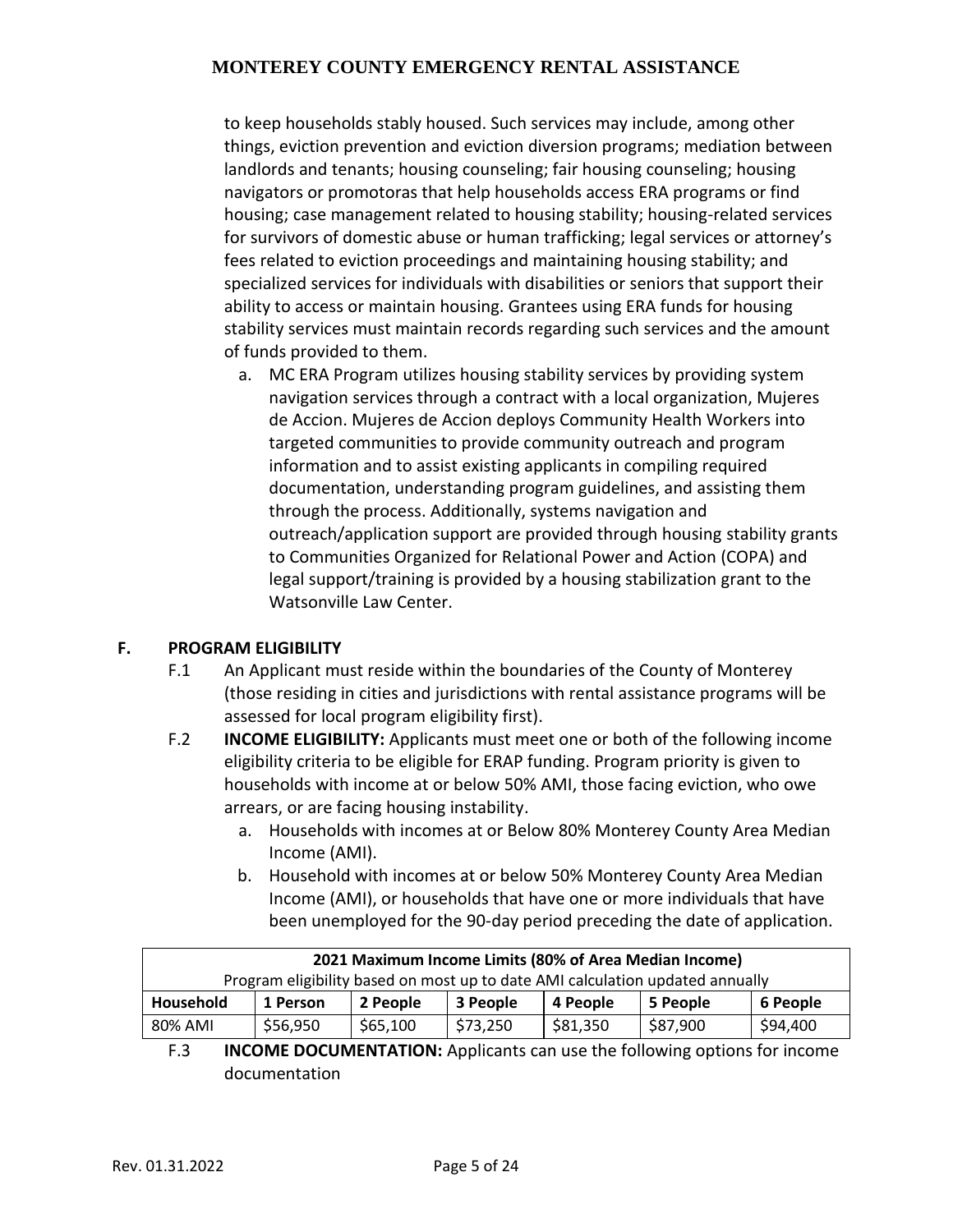- a. Current household tax returns (If a household is not required to complete a tax return, then a Form W-2, a Form 1099-MISC, or other tax statements for the Eligible Household, members may be substituted), or
- b. Pay stubs for all employed members of an Eligible Household (one month), or
- c. Unemployment statements or benefits letters, or
- d. Social Security and Social Security Disability Insurance statements or benefits letters, or
- e. Documentation of current participation in any one of the below:
	- i. Medicaid, known as Medi-Cal in California
	- ii. Women, Infants, and Children (WIC) benefits
	- iii. Free and Reduced Lunch participation
	- iv. Supplemental Nutrition Assistance Program (SNAP), known as CalFresh in California
	- v. Food Distribution Program on Indian Reservations (FDPIR)
	- vi. Temporary Assistance for Needy Families (TANF), known as CalWORKs in California
	- vii. School Nutrition Programs (SNP), such as the Free and Reduced Lunch program for California families
	- viii. Subsidized housing (not including housing choice, project based, or Section 8 vouchers) that required income documentation as a condition of residency
	- ix. Any household income-based state or federally funded assistance program for low-income persons or households
	- x. Any locally operated assistance program for low-income persons or households that requires household income verification and uses federal income limits
- f. For households that confirm that they have no source of income, and that cannot provide documentation to verify income or income eligibility, may complete a written attestation of no income, which must include an unsworn declaration under penalty to perjury.
- g. When calculating income based upon a month of paystubs, the Participating Agency should make the assumption that the client will continue to be employed at the same rate through the end of the calendar year and calculate accordingly.
- F.4 **LOSS OF INCOME:** Households where one or more household members is currently unemployed, and that member has been unemployed for 90 days or more, are also eligible for assistance. Examples of unemployment documentation:
	- a. Letters of termination
	- b. Last-received pay stub with employer's information
	- c. Evidence of application for unemployment benefits
	- d. Evidence of expired unemployment benefits, including unemployment benefits provided through the CARES Act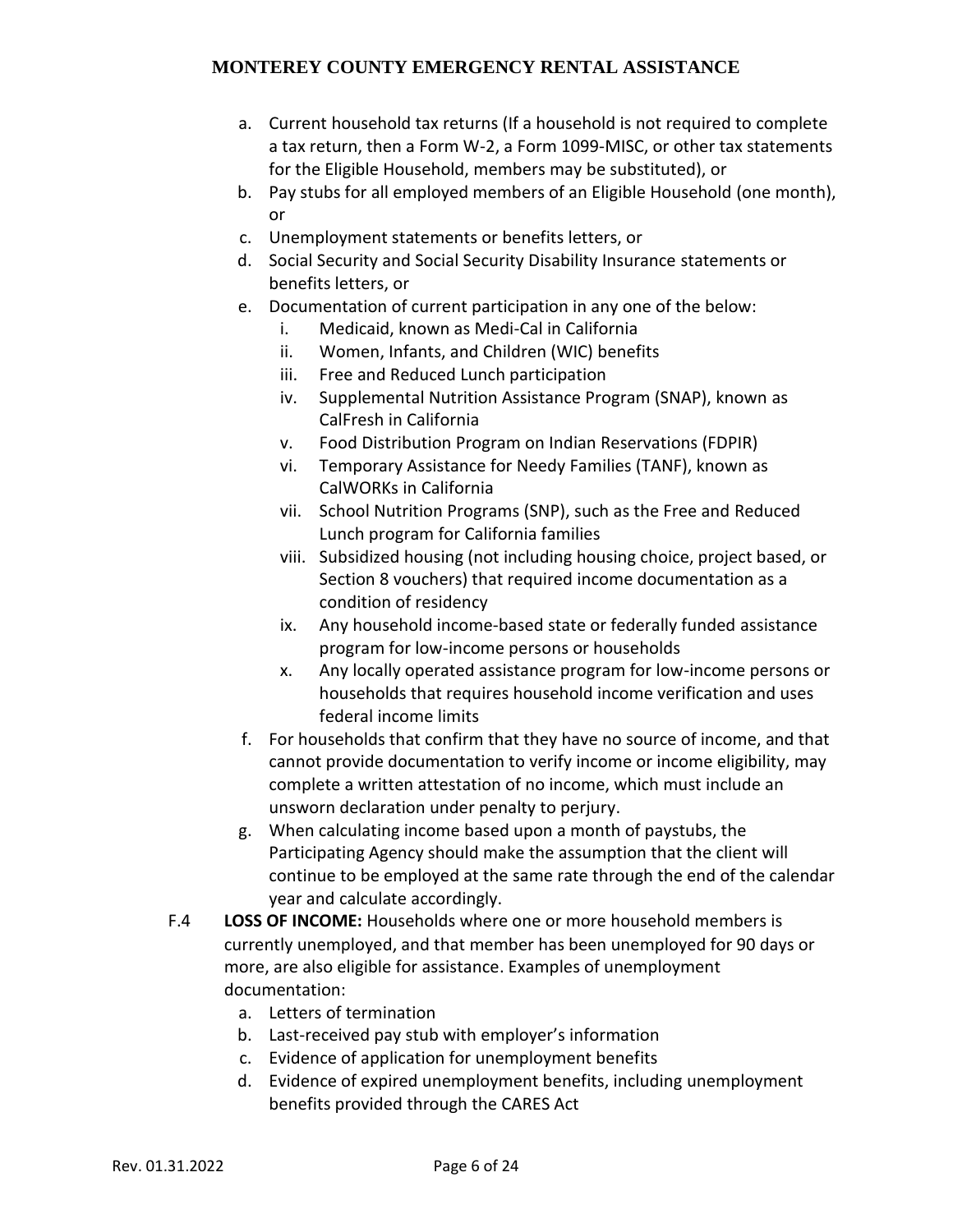- e. For self-employed persons, tax records, statements, or other documentation of loss of employment
- f. Applicants who cannot provide documentation of unemployment should instead consider applying under the income eligibility criteria.
- F.5 **COLLABORATION WITH LANDLORD:** Assistance should be paid directly to landlord, formal lease not required, however landlord must provide ID and tax info). Landlord must provide the following documentation:
	- a. W9-Property tax statement
	- b. Proof of ownership of property. Could be one of the following:
		- i. Property deed(s)
		- ii. Mortgage note(s)
		- iii. Copy of property insurance statements
	- c. Lease or rental agreement reflecting renter's name, residence, address, monthly rent due, contact information for payment

# **G. PARTICIPATING AGENCY REQUIREMENTS**

- G.1 No additional requirements beyond State and Federal requirements may be instituted by any Participating Agency.
- G.2 Participating Agencies must comply with UWMC's nondiscrimination policy and expectations as designed in section 10.2 of the Community Impact Grant Agreement (Appendix C).
- G.3 Participating Agencies must adhere to the program's payment procedures and documentation standards as outlined in Section 2. Use of Grant Funds, Section 4. Eligibility Requirements for Grant Funds Distribution, and Section 5. Participant Documentation/Grantee Required Activities of the Community Impact Grant Agreement (Appendix C).
- G.4 Participating Agencies must adhere to the United Way Monterey County SB91 ERAP Fraud Prevention and Recapture Policy (Appendix C) and utilize UWMC's Smart Referral software to track all payment and applications. The software creates a unique identifying number for each applicant in the system to prevent duplication of benefits and track payments issued to each applicant.
- G.5 Policies and procedures to recapture illegitimate payments is addressed within the United Way Monterey County SB91 ERAP Fraud Prevention and Recapture Policy (Appendix C).
- G.6 UWMC will run weekly reports and analyze data to identify red flags and work with grantees to ensure no duplication of service occurs.

# **H. PROGRAM LIMITS:**

- H.1 Rent plus utility assistance may not exceed 15 months of assistance per tenant household.
- H.2 Rent and utility arrears must be paid before future payments.
- H.3 Per tenant household, up to fifteen months rent and/or utility arrears can be paid.
- H.4 Rent and utility bills are paid at 100%.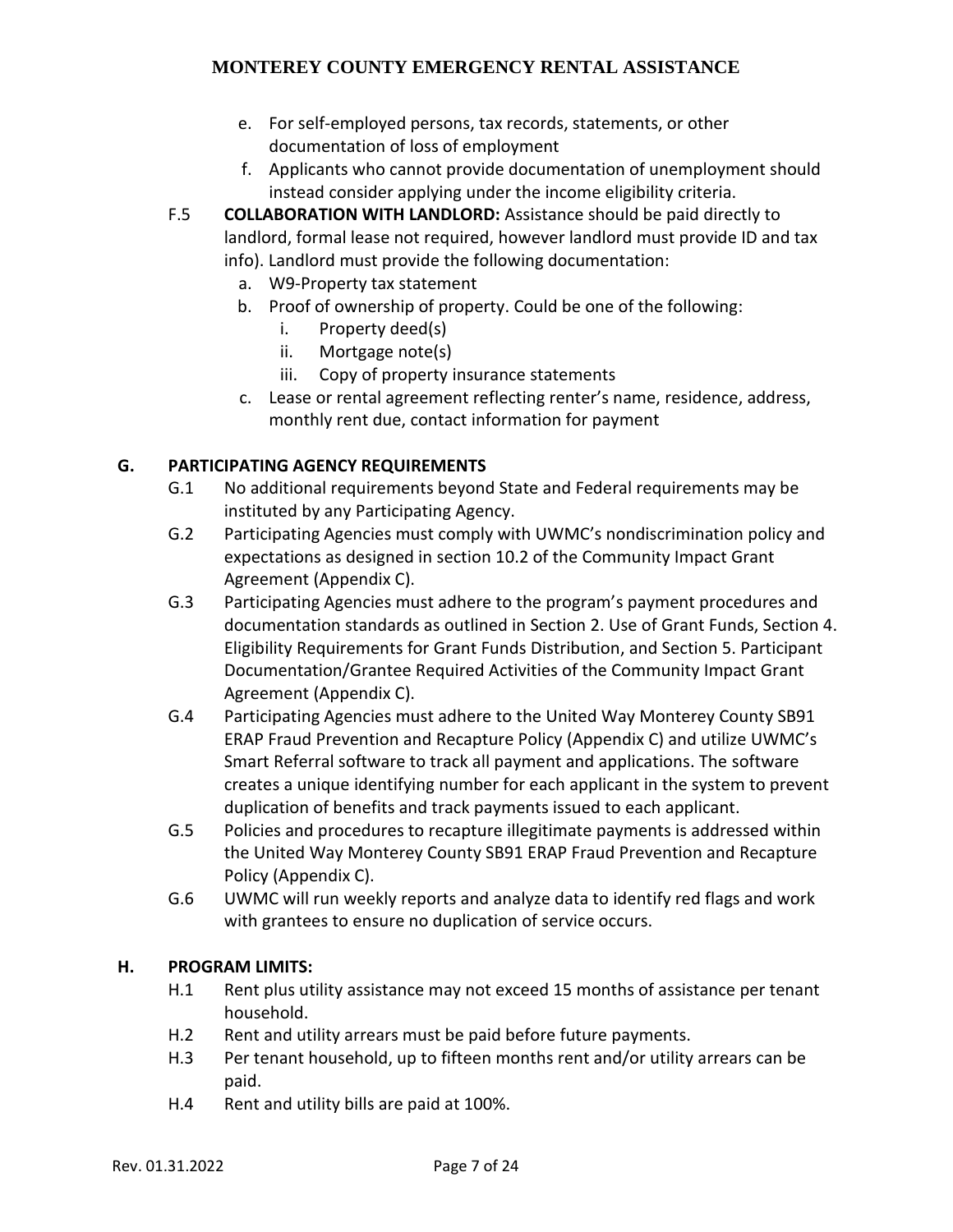#### **I. PRIORITY OF FUNDING:**

- I.1 Applicants at immediate risk of homelessness or have rental arrears. Tenants below 50% AMI will be prioritized based on weighted application feature in Neighborly software that allows the Participating Agency to sort their applicants by income level. Rental Arrears will be paid before future rent.
- I.2 State and Federal Funds will only be utilized for eligible activities as outlined in SB91 and Consolidated Appropriations Act, 2021. Eligible Activities include rental arrears; prospective rent payments; utilities, including arrears and prospective payments for utilities; and other expenses as defined by the Consolidated Appropriations Act including items related to housing and incurred due directly or indirectly due to COVID-19. Such expenses include relocation expenses, which may include rental security deposits, and rental fees, which may include application or screening fees, if a household has been temporarily or permanently displaced due to the COVID-19 outbreak; reasonable accrued late fees (if not included in rental or utility arrears and if incurred due to COVID-19); and Internet service provided to the rental unit.
- I.3 Minimum 91.5% of State program funds and 90% of Federal program funds shall be used for direct relief payments of rent and utility assistance to landlords, utility providers, and/or qualifying applicants.
- I.4 No more than 10% of the program's Direct Assistance funds shall be used for housing stabilization services.
- I.5 United Way Monterey County (UWMC) allocates a total 8.45% of the State Block Grant and 9.95% of the Federal Block Grant for UWMC and subcontractor program administration. The County Department of Social Services utilizes .05% of State and Federal grants for program administration.
- I.6 Utility providers that apply for assistance must commit to providing information to all utility client households regarding low-income assistance or discount rate programs.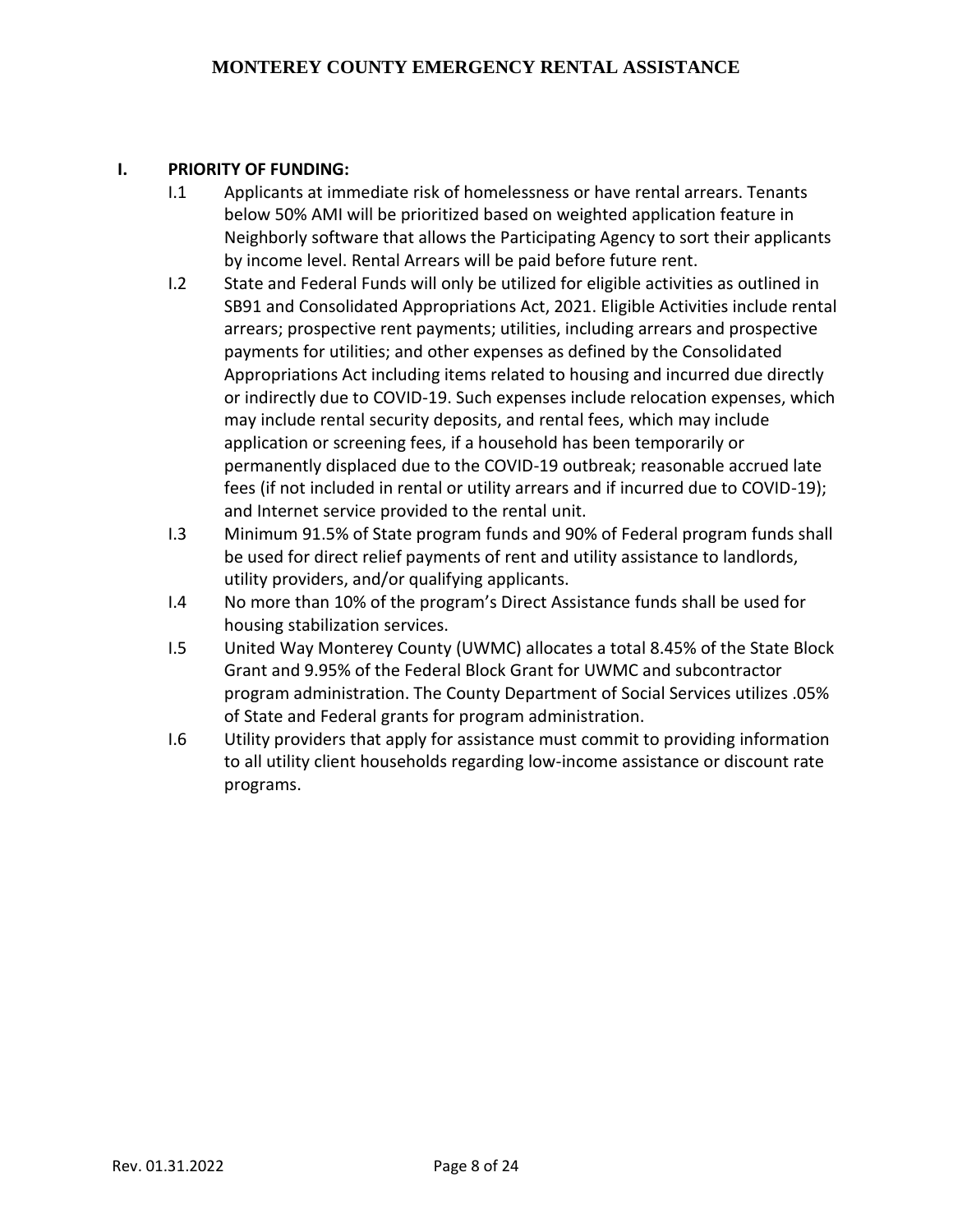#### **WORKPLAN CHECKLIST – ROUND 1 STATE & FEDERAL FUNDING**

The workplan serves as the program guidelines. The following summarizes program information and where it can be found in the workplan.

- **The program's rollout schedule, which should include critical programmatic dates.**  $\checkmark$  Page 3, Section D
- **The program's fund deployment schedule.**  $\checkmark$  n/a program fully deployed and obligated
- **A list of the community partners the program utilizes and when, and a brief statement of how partners are being deployed.**
	- $\checkmark$  Page 26, Appendix: Participating Agencies
- **Information regarding how the program meets the requirements outlined in the Consolidated Appropriations Act, SB 91, and the interpretive guidance and guidelines issued by the U.S. Treasury and HCD. This includes:**
	- *The page number(s) in the program's guidelines that confirm the jurisdiction is complying with the eligibility criteria and priorities identified in SB 91 and the pages of the program's guidelines that explain the jurisdictions additional prioritization, if applicable.* 
		- $\checkmark$  Pages 5-6, Section F
	- The page number(s) in the program's guidelines that confirm that the jurisdiction *is prioritizing rental arrears first.*
		- $\checkmark$  Page 8, Section I.1
	- The page number(s) in the program's quidelines that confirm that the program *conforms to the compensation standards for both rental arrears and prospective payments established in SB 91.*
		- $\checkmark$  Page 8, section H
	- The page number(s) in the program's guidelines that confirm that the program *does not add requirements that deter or prevent access.*
		- $\checkmark$  Page 7, Section G.1
	- The page number(s) in the program's guidelines that confirm that the program is *utilizing State block grant funds only for eligible activities as outlined in SB 91 and the Consolidated Appropriations Act, 2021.* 
		- $\checkmark$  Page 8 Section I.2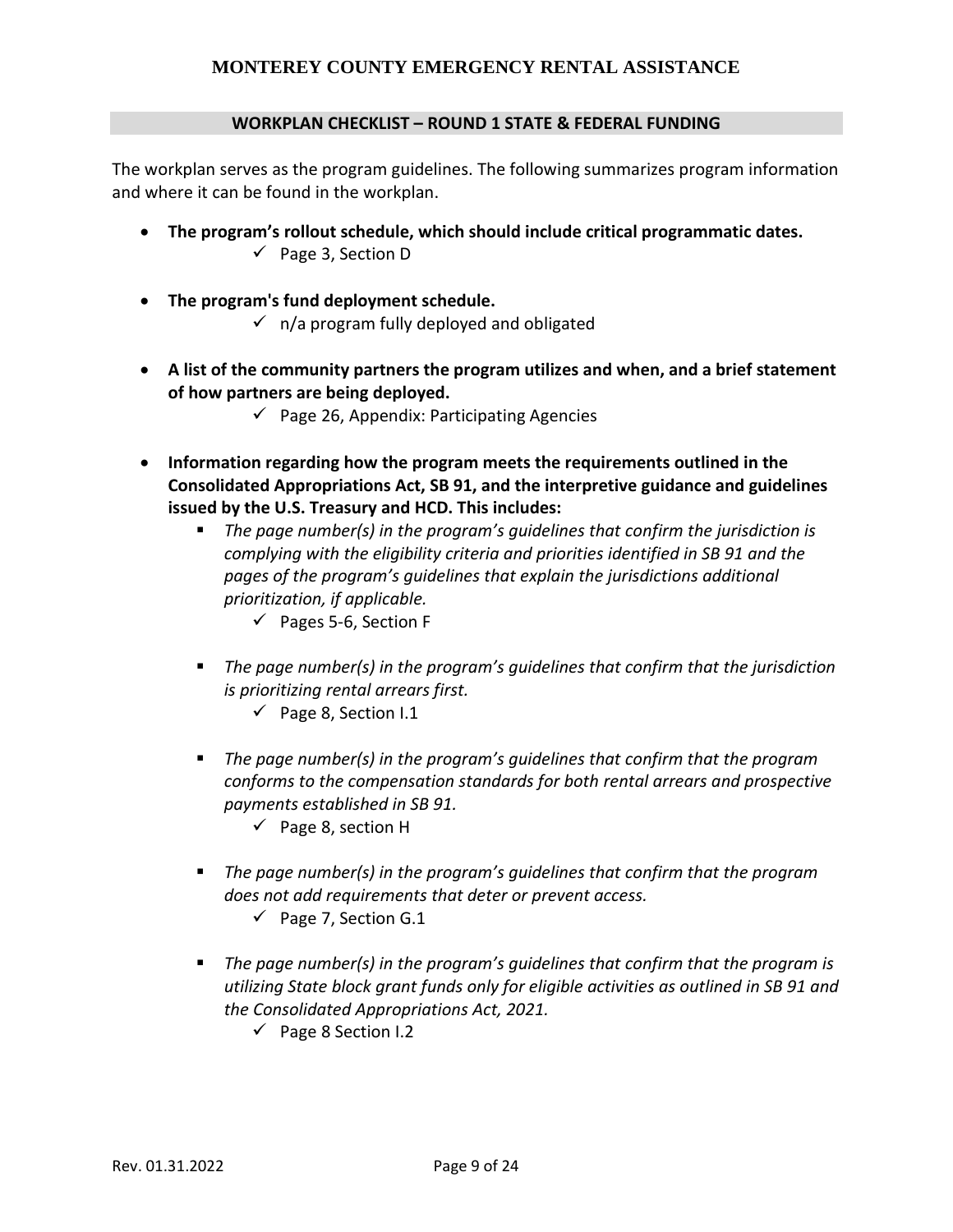- *The page number(s) in the program's guidelines that confirm that the program utilizes no more than 10 percent of the rental assistance funds in the program administrative set-aside to provide housing stabilization services.*
	- $\checkmark$  Page 8, Section I.4
- The page number(s) in the program's guidelines that confirm that the program *utilizes no more than 8.5 percent of the block grant award for administrative costs.*
	- $\checkmark$  Page 8, Section I.5
- The page number(s) in the program's quidelines that confirm that the program *provides notification to eligible households, eligible landlords, and utility providers in accordance with the Consolidated Appropriations Act, SB91, and HCD guidelines.*
	- $\checkmark$  Page 4, section E.5
- The page number(s) in the program's quidelines that confirm that the program *requires utility providers participating in the program to provide information to households regarding low-income assistance.*
	- $\checkmark$  Page 8, Section I.6
- The page number(s) in the program's quidelines that confirm that the program *complies with the reporting requirements set forth in the Act, in SB91, and in the interpretive guidance and guidelines issued by the U.S. Treasury and the Department, respectively.*
	- $\checkmark$  Page 4, section E.5
- The page number(s) in the program's guidelines that demonstrate the key *documents the program is requiring applicants to produce to provide, including Income documentation requirements and standards, occupancy documentation requirements and standards, and requirements and standards for documentation of rental arrears.* 
	- $\checkmark$  Page 6-7, Sections F.3-5
- The page number(s) in the program's quidelines that demonstrate the program's *non-discrimination policies and procedures.*
	- $\checkmark$  Page 7, Section G.2
- *The page number(s) in the program's guidelines that demonstrate the program's duplication of benefits tracking and reporting plan.*
	- $\checkmark$  Page 31, Appendix F: UWMC SB91 ERAP Fraud Prevention and Recapture Policy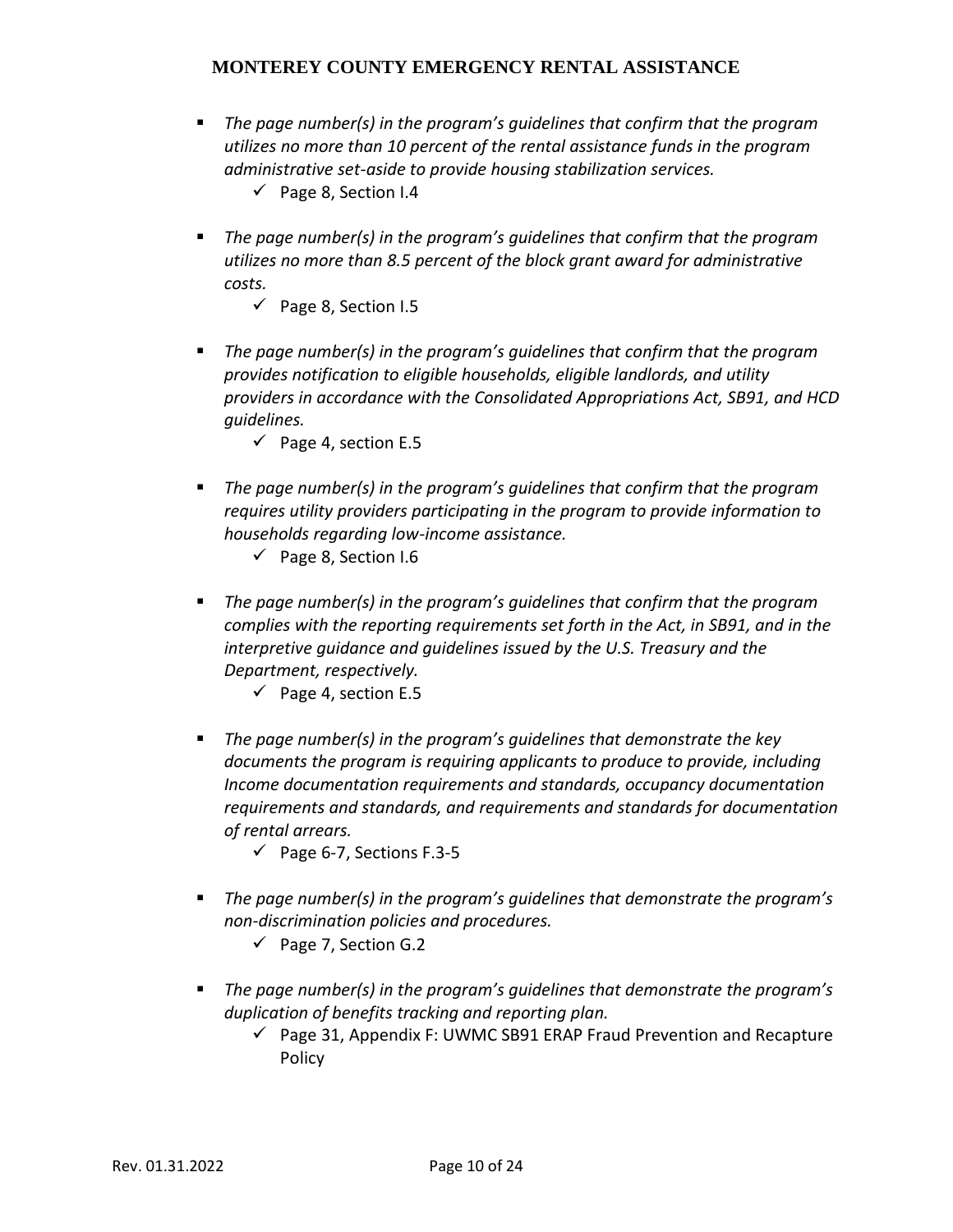- The page number(s) in the program's guidelines that demonstrate the program's *payment procedures and documentation standards.*
	- $\checkmark$  Pages, Appendix C: Community Impact Grant Agreement
- *The page number(s) in the program's guidelines that demonstrate the program's fraud prevention and misinformation policies and procedures.*
	- $\checkmark$  Page 31, Appendix F: UWMC SB91 ERAP Fraud Prevention and Recapture Policy
- The page number(s) in the program's guidelines that demonstrate the program's *policies and procedures for the recapture of illegitimate payments.*
	- $\checkmark$  Page 31, Appendix F: UWMC SB91 ERAP Fraud Prevention and Recapture Policy
- **HCD Programmatic staff approved the workplan before developing and executing the standard agreement process with Monterey County. For more information on conforming programs, please visit [https://www.hcd.ca.gov/grants-funding/active](https://www.hcd.ca.gov/grants-funding/active-funding/erap/docs/state-rental-%20assistance-program-general-info-and-guidance-to-web.pdf)funding/erap/docs/state-rental- [assistance-program-general-info-and-guidance-to](https://www.hcd.ca.gov/grants-funding/active-funding/erap/docs/state-rental-%20assistance-program-general-info-and-guidance-to-web.pdf)[web.pdf](https://www.hcd.ca.gov/grants-funding/active-funding/erap/docs/state-rental-%20assistance-program-general-info-and-guidance-to-web.pdf)**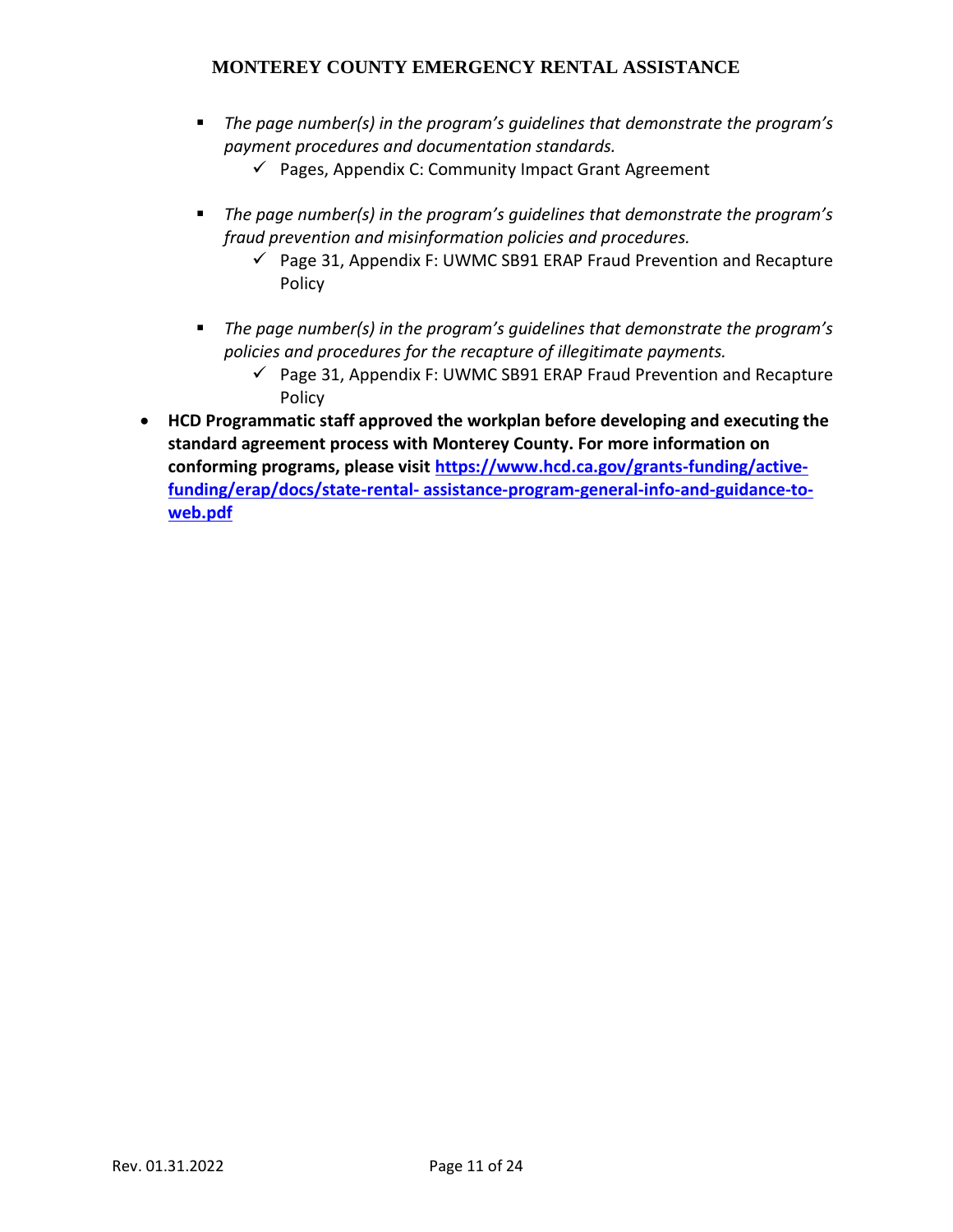#### **WORKPLAN – ROUND 2 STATE & FEDERAL FUNDING**

#### **A. PURPOSE**

- A.1 The purpose of Monterey County Emergency Rental Assistance Program (MC ERAP) is to distribute funding to provide rental and utility assistance to lowincome eligible households located in Monterey County that are facing housing instability because of loss or reduction in income, directly or indirectly, during or due to the COVID-19 crisis. The County has partnered with United Way Monterey County (UWMC) to administer the funds on behalf of the County through a network of providers. This Workplan serves as MC ERAP's program guidelines. UW MCERAP will maintain the workplan based on the most up to date Federal and State guidelines.
- A.2 UWMC subcontracts providers to process applications, collect documentation, and process payment while UWMC is providing technical support, use of software, and training. The list of funded providers is defined as a 'Participating Agency' and can be found on the ERAP Participating Agencies document (Appendix A). Any potential applicant to the program is defined as 'Applicant' and could include landlords and individuals who are applying to benefit from this program. Participating agencies will utilize the Smart Referral Network (SRN) and as of January  $17<sup>th</sup>$ , 2022, will utilize Neighborly Software to enroll applicants into the ERAP Program, process applications, and send payments to the identified recipients. UWMC will provide training on SRN/Neighborly, program requirements, duplicate prevention practices, prioritization of applications policy, and fraud prevention to ensure consistent treatment of applicants and to avoid duplication of applicant information and/or benefits received.

#### **B. AUTHORITY**

- B.1 The American Rescue Plan Act (March 2021) appropriate a second round of funding for the Emergency Rental Assistance Program resulting in an additional \$22,317,870 for the Monterey County Emergency Rental Assistance Program.
- B.2 **Round 1:** On December 27, 2020, the Consolidated Appropriations Act, 2021 (Pub.L. No. 116-260) (the Act) was signed into law. Section 501 of Division N of the Act established the federal Emergency Rental Assistance Program (ERAP), and authorized the allocation of funds to states, units of local government, tribal communities, and territories.
	- a. California Senate Bill No. 91 (2021-2022 Reg. Sess) (SB 91) established the State of California's program for administering and distributing rental assistance funds. SB 91 added Chapter 17 (commencing with Section 50897) to Part 2 of Division 31 of the Health and Safety Code. Health and Safety Code section 50897.1, subdivision (a)(1) authorizes the California Department of Housing and Community Development (Department) to administer the funds in accordance with state and federal law.
	- b. California Assembly Bill No. 832 9) extended existing law that established the emergency rental assistance program, using funding made available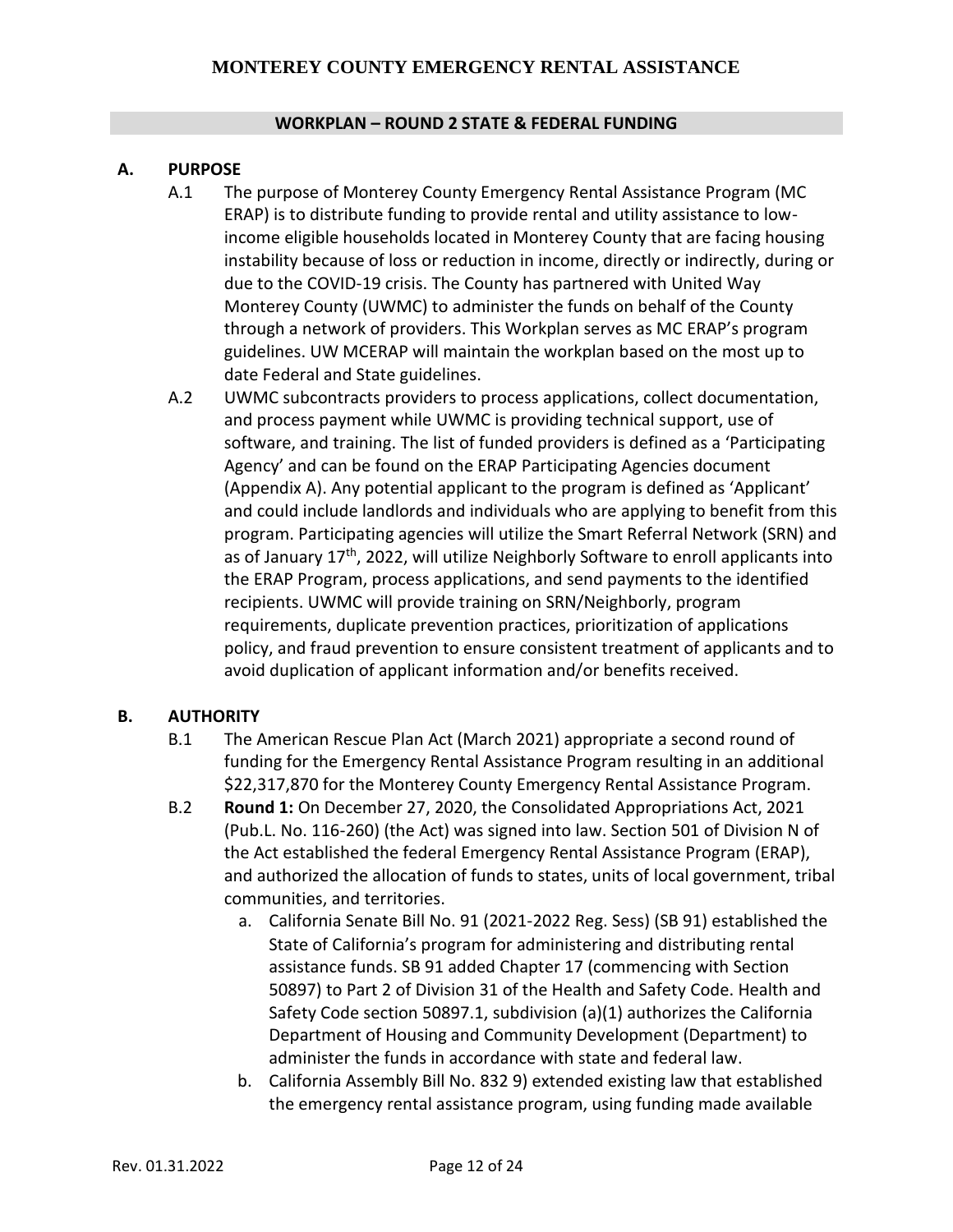pursuant to the federal Consolidated Appropriations Act, 2021 (Appropriations Act), administered by HCD. AB 832 specifies requirements for Round 1 and Round 2 funds, as defined. AB 832 sets the compensation for an eligible household's unpaid rental debt accumulated on or after April 1, 2020 at 100%. This bill requires funds be used to provide assistance for prospective rent payments for an eligible household to be set at 100% of the eligible household's monthly rent. Landlords and tenants that were paid at an 80% or 25% reimbursement will need to be reimbursed the remaining balance of 20% or 75% ("topped off") for complete reimbursement of 100%.

- c. AB 832 (Section 1179.12.) requires each government rental assistance program to develop court coordination measures no later than September 15, 2021. These mechanisms include, but are not limited to, telephone or online access, through which landlords, tenants, and the court may do both of the following:
	- i. Verify the status of an application for rental assistance based upon the property address and a unique application number.
	- ii. Obtain copies of any determination on an application for rental assistance. A determination shall indicate all of the following: the name of the tenant that is the subject of the application, the address of the property that is the subject of the application, and whether the application has been approved or denied. If the application has been approved, then the amount of the payment that has been approved and the period and type of rental debt to which the amount corresponds. If the application has been denied, the reason for the denial, which shall be any of the following: the tenant is ineligible for government rental assistance, the government rental assistance program no longer has sufficient funds to approve the application, or the application remained incomplete 15 days, excluding Saturdays, Sundays, and other judicial holidays, after it was initially submitted because of failure on the part of the tenant to provide required information.
- B.3 **Round 2:** On March 11, 2021, the American Rescue Plan Act of 2021 (Section 3201 of the American Rescue Plan Act of 2021, Pub. L. No. 117-2) was enacted to provide funds directly to states, U.S. territories, local governments, and (in the case of ERA1) Indian tribes. Grantees use the funds to provide assistance to eligible households through existing or newly created rental assistance programs. The MC ERA2Program is funded through a combination of these federal and state funds. UWMC has received \$10,196,112.00 in federal funds and \$12,088,005.00 in state funds for a total allocation of \$22,284,117 to administer the ERAP program. More details can be found on MC ERAP Spending Projections Workplan (ATTACHMENT).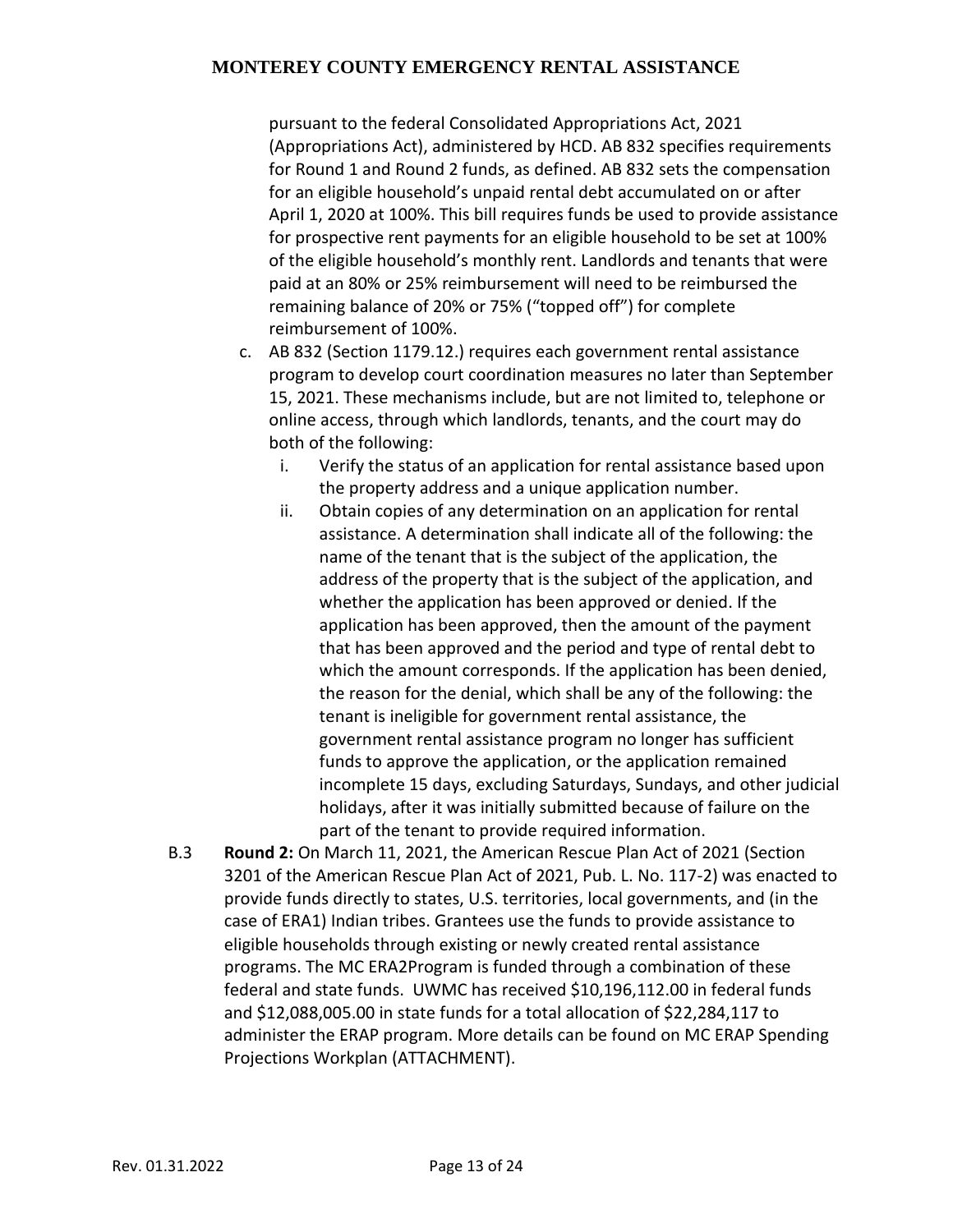## **C. DESCRIPTION**

C.1 MC ERA2 will assist low-income households that have qualified for unemployment benefits or experienced a reduction in household income, incurred significant costs, or experienced other financial hardship during or due, directly, or indirectly, to the coronavirus pandemic. The program utilizes the existing structure and network of UWMC's 2-1-1 service to collaborate with community partners in the disbursement of \$22,284,117 of State and Federal funding. All Monterey County residents can call 2-1-1 Monterey County System to inquire about rental assistance and eligibility for the ERAP program. Trained and certified call specialists will quickly assess applicant eligibility for the ERAP Program and if an applicant is eligible, the call specialist will provide an ERAP referral to a participating agency. If the caller does not qualify for ERAP assistance, the call specialist will refer the caller to the appropriate local service provider for rent and utility assistance relief.

### **D. SCHEDULE**

- D.1 The program launched on October 15, 2021 and run until available funds are fully expended, not later than September 30, 2025.
- D.2 The program will maintain specific expenditure benchmark dates throughout the course of the program term to meet required state and federal spending deadlines. Benchmarks include:
	- a. 75% obligation of first tranche ERA 2 state block grant by October 31, 2021
	- b. 50% obligation of total ERA 2 state block grant awarded by January 31, 2022
	- c. 50% obligation of total ERA 2 federal allocation of funds no later than March 31, 2022.
- D.3 **REALLOCATION OF FUNDS**: Recipient understands and agrees that any funds allocated by Treasury to Recipient that are not disbursed to Recipient in accordance with Section 3201(c)(2) as a subsequent payment will be reallocated by Treasury to other eligible recipients under Section 3201(e). Such reallocation of funds shall be made in the manner and by the date, which shall be no sooner than March 31, 2022, as may be set by Treasury. Recipient agrees to obligate at least fifty (50) percent of the total amount of funds allocated by Treasury to Recipient under Section 3201 to be eligible to receive reallocated funds under Section 3201(e).

#### **E. PROCESS**

E.1 Applicants can apply through UWMC's online application on the UWMC website, with an agency directly, or through 211 to speak to a trained Call Specialist. 211 Call Specialists screen applicants who are inquiring about rental assistance to determine eligibility for the ERAP Program. If determined eligible for the ERAP Program, 211 Call Specialists refer the applicant to the appropriate participating agency or jurisdiction through United Way's Neighborly software. Participating Agency-trained staff receive the referrals through Neighborly and are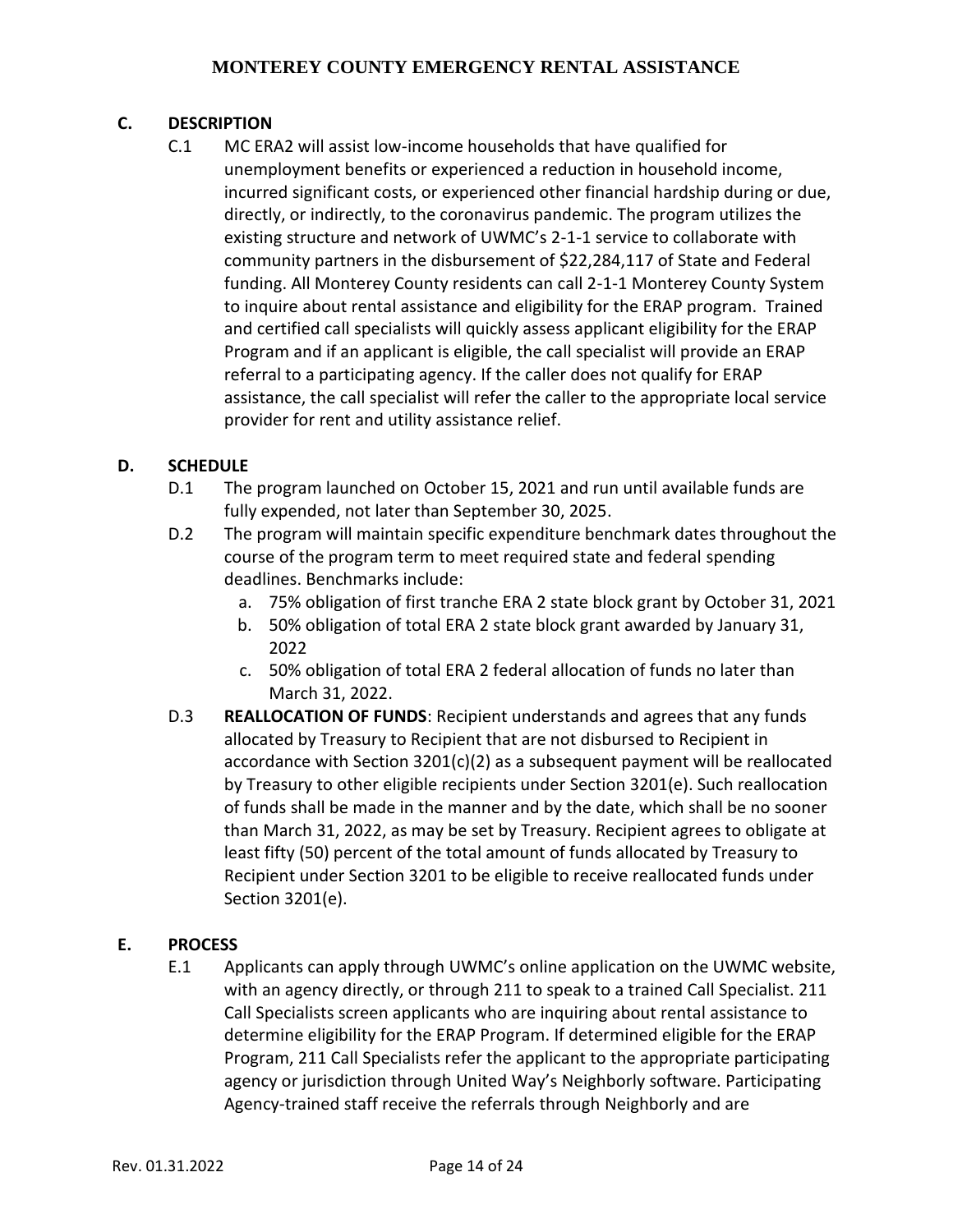responsible for accepting new applications and contacting the applicant to obtain required documents and to complete the rental assistance application. Applicants can provide documents when they apply through the online portal, or can provide documentation to the Participating Agency via email, in person, fax, or mail demonstrating their eligibility by verifying their identity, residence, landlord-renter relationship, and the amount of rent and/or utilities owed. The eligibility requirement for Covid-19 Financial Distress is attested to by the applicant during the application process and no additional documentation is required.

- E.2 Landlords can apply on behalf of their tenant(s) through an online portal and will be contacted by a specific partner agency that is working only with landlordinitiated applications. Once landlords provide their information, tenants and landlords will be contacted and the same process applies regarding eligibility, required documentation, and prioritization of assistance.
- E.3 Following State guidelines, accepted documentation includes, but is not limited to, a driver's license, employment identification card, IRS tax forms, such as 1099, 1040/1040A, W-2, recent paycheck stubs, current bank statements, lease agreement, rent due notices, and utility bills. Participating agencies verify documents by checking for accurate and consistent information between landlord and tenant documents and by contacting the County Assessor's office to confirm residence and landlord ownership. Verified documents are uploaded securely as 'files' into Neighborly, where both United Way Monterey County and the Participating Agency are able to view and edit documents and application status.
- E.4 To prevent duplication of an applicant file, each applicant is identified through their legal name, social security number, and date of birth. Duplicate applications can be identified by running a duplicate Social Security Number or Phone Number report through Neighborly. Additionally, new applications with duplicate SSNs are flagged by the software so that reviewers can easily identify duplicates. All Participating Agencies are required to utilize Neighborly software to document applicant payment. Once an applicant has been referred to a Participating Agency, they cannot be paid by another agency, preventing them from receiving assistance twice. UWMC has also created a duplicate prevention policy for the Neighborly software, which are steps that each Participating Agency can take to prevent duplicate referrals.
- E.5 Participating agencies pay landlords and/or utility companies directly by issuing a check for the amount provided by landlord and tenant documents. If the landlord does not cooperate by providing necessary documentation within 21 days or three attempts for outreach, the Participating Agency may pay the tenant directly. Participating agencies are required to make Smart Referrals to other relevant health and human services on behalf of residents, when applicable, using the SRN software. Participating Agencies will report all payments and applicant information via United Way's Neighborly software, which provides reporting that aligns with all requirements associated with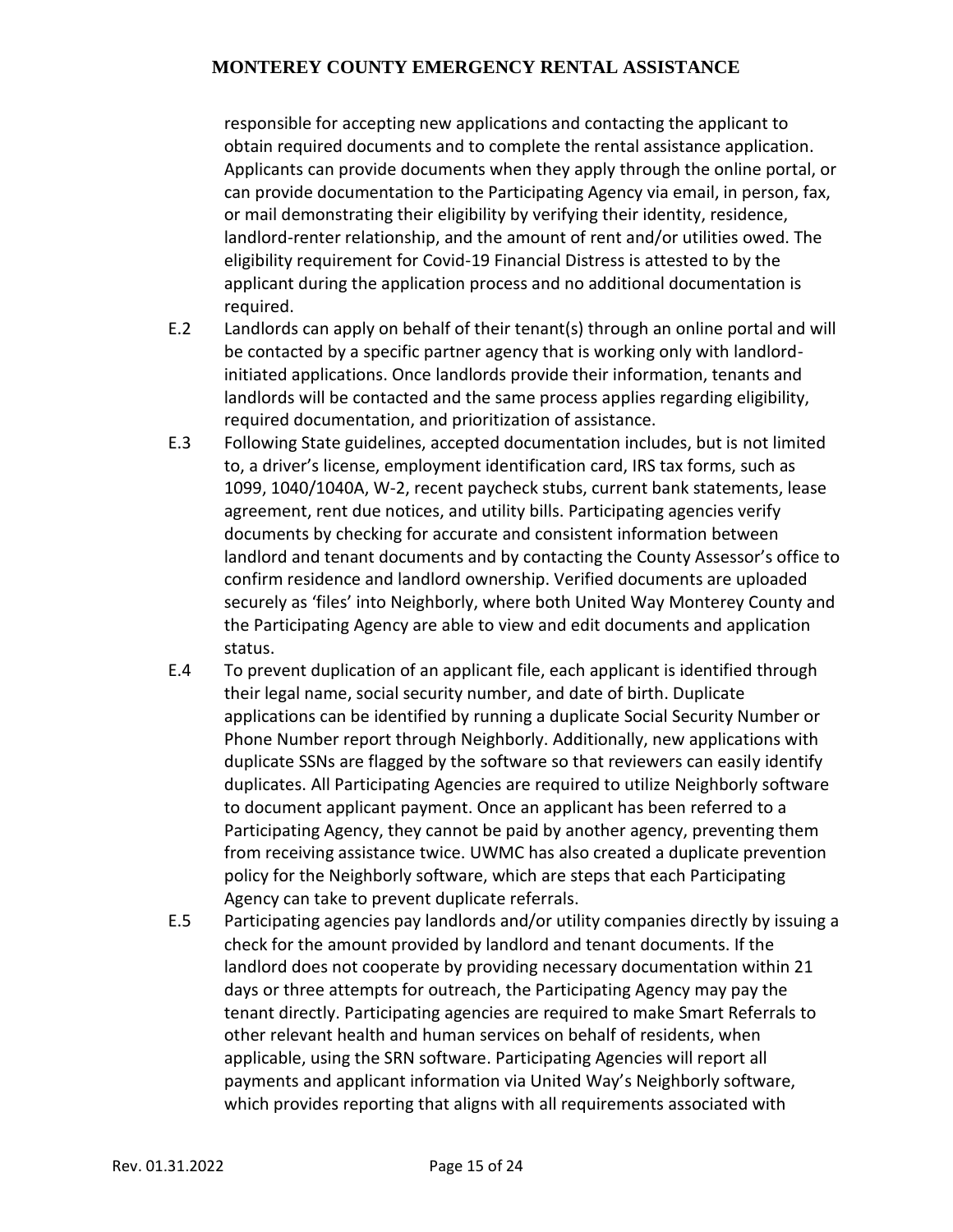Consolidated Appropriations Act, SB91, and in the interpretive guidance and guidelines issued by the U.S. Treasury and the Department, respectively. Participating Agencies must notify both tenant and landlords of benefits received, denials, or ineligibility findings.

- E.6 **APPEALS PROCESS:** Tenants that are deemed ineligible for the program or believe they were treated unfairly during the application process can fill out our appeals form on our Monterey County Rent and Utility Assistance website. UWMC will process the form and review the appeal with a panel of UWMC and County of Monterey Staff to determine whether the tenant is eligible or ineligible for the program. The appeals process can take 1-2 weeks for review.
- E.7 **COURT COORDINATION PROCESS:** Tenants, landlords, and court representatives can check the status of an application by logging in at MCrenthelp.com. Applicants are assigned a unique case ID number, to check the application status and to regulate privacy concerns for the applicant. Court representatives can call 2-1-1 and work with a call specialist to access application status for court coordination measures.
- E.8 **HOUSING STABILITY SERVICES:** Under ERA2, Emergency Rental Assistance Funds may be used to provide eligible households with case management and other services intended to keep households stably housed. Such services do not have to be related to the Covid-19 pandemic and may include, among other things, eviction prevention and eviction diversion programs; mediation between landlords and tenants; housing counseling; fair housing counseling; housing navigators or promotoras that help households access ERA programs or find housing; case management related to housing stability; housing-related services for survivors of domestic abuse or human trafficking; legal services or attorney's fees related to eviction proceedings and maintaining housing stability; and specialized services for individuals with disabilities or seniors that support their ability to access or maintain housing. Grantees using ERA funds for housing stability services must maintain records regarding such services and the amount of funds provided to them.
	- a. MC ERA Program utilizes housing stability services by providing system navigation services through a contract with a local organization, Mujeres de Accion. Mujeres de Accion deploys Community Health Workers into targeted communities to provide community outreach and program information and to assist existing as well as current applicants in compiling required documentation, understanding program guidelines, and assisting them through the process. Additionally, systems navigation and outreach/application support are provided through housing stability grants to Communities Organized for Relational Power and Action (COPA) and legal support/training is provided by a housing stabilization grant to the Watsonville Law Center.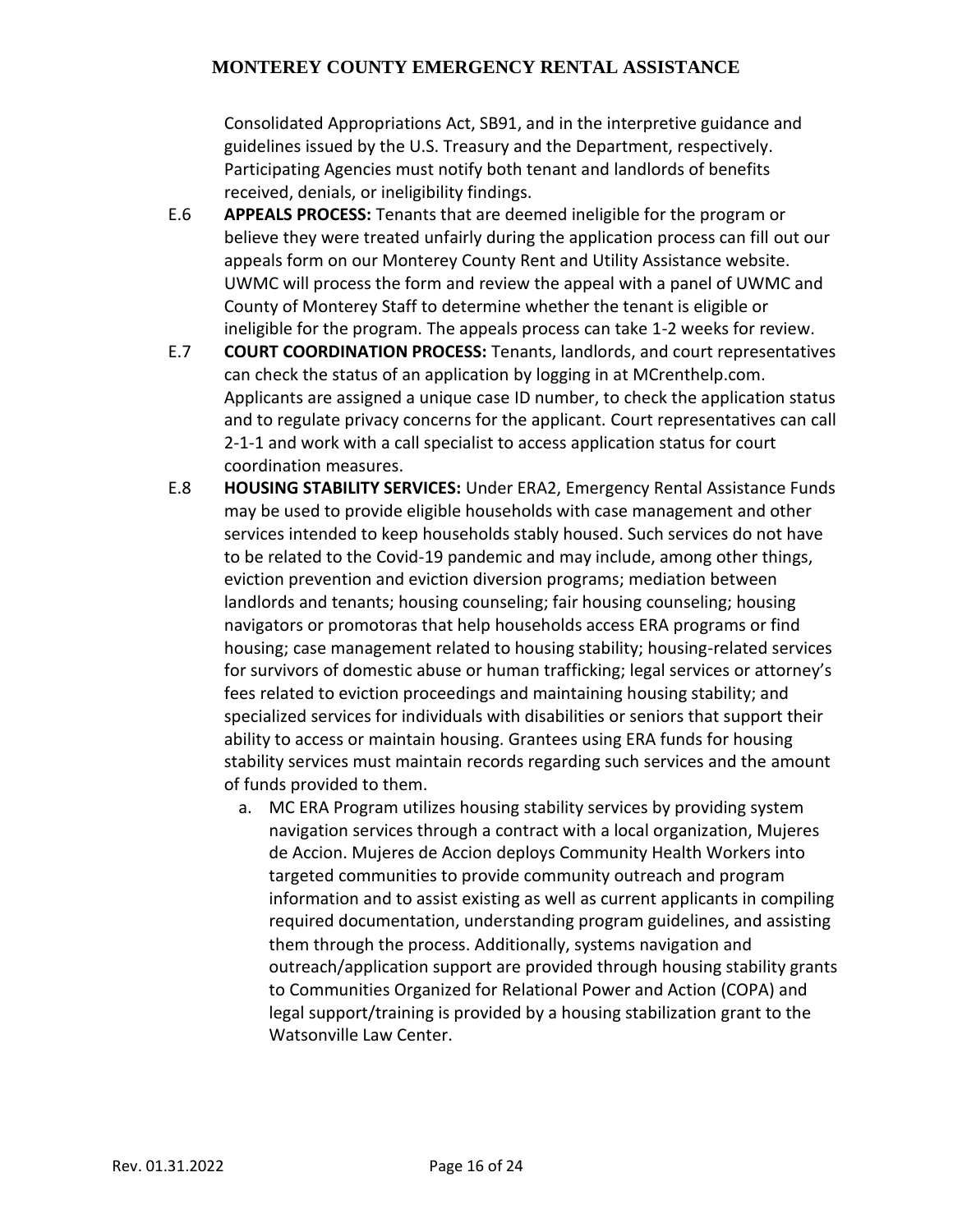## **F. PROGRAM ELIGIBILITY**

- F.1 An Applicant must reside within the boundaries of the County of Monterey (those residing in cities and jurisdictions with rental assistance programs will be assessed for local program eligibility first).
- F.2 Applicants must meet at least one of the two criteria below to be eligible for ERAP funding.
- F.3 **INCOME ELIGIBILITY:** Applicants must meet one or both of the following income eligibility criteria to be eligible for ERAP funding. Program priority is given to households with income at or below 50% AMI, those facing eviction, who owe arrears, or are facing housing instability.
	- a. Households with incomes at or Below 80% Monterey County Area Median Income (AMI).
	- b. Household with incomes at or below 50% Monterey County Area Median Income (AMI), or households that have one or more individuals that have been unemployed for the 90-day period preceding the date of application.

| 2021 Maximum Income Limits (80% of Area Median Income)                        |          |          |          |          |          |          |  |  |
|-------------------------------------------------------------------------------|----------|----------|----------|----------|----------|----------|--|--|
| Program eligibility based on most up to date AMI calculation updated annually |          |          |          |          |          |          |  |  |
| Household                                                                     | 1 Person | 2 People | 3 People | 6 People |          |          |  |  |
| 80% AMI                                                                       | \$56,950 | \$65,100 | \$73,250 | \$81,350 | \$87,900 | \$94,400 |  |  |
| 50% AMI                                                                       | \$35,600 | \$40,700 | \$45,800 | \$50,850 | \$54,950 | \$59,000 |  |  |

- F.4 **INCOME DOCUMENTATION:** Applicants can use the following options for income documentation.
	- a. Current household tax returns (If a household is not required to complete a tax return, then a Form W-2, a Form 1099-MISC, or other tax statements for the Eligible Household, members may be substituted), or
	- b. Pay stubs for all employed members of an Eligible Household (one month), or
	- c. Unemployment statements or benefits letters, or
	- d. Social Security and Social Security Disability Insurance statements or benefits letters, or
	- e. Documentation of current participation in any one of the below:
		- i. Medicaid, known as Medi-Cal in California
		- ii. Women, Infants, and Children (WIC) benefits
		- iii. Free and Reduced Lunch participation
		- iv. Supplemental Nutrition Assistance Program (SNAP), known as CalFresh in California
		- v. Food Distribution Program on Indian Reservations (FDPIR)
		- vi. Temporary Assistance for Needy Families (TANF), known as CalWORKs in California
		- vii. School Nutrition Programs (SNP), such as the Free and Reduced Lunch program for California families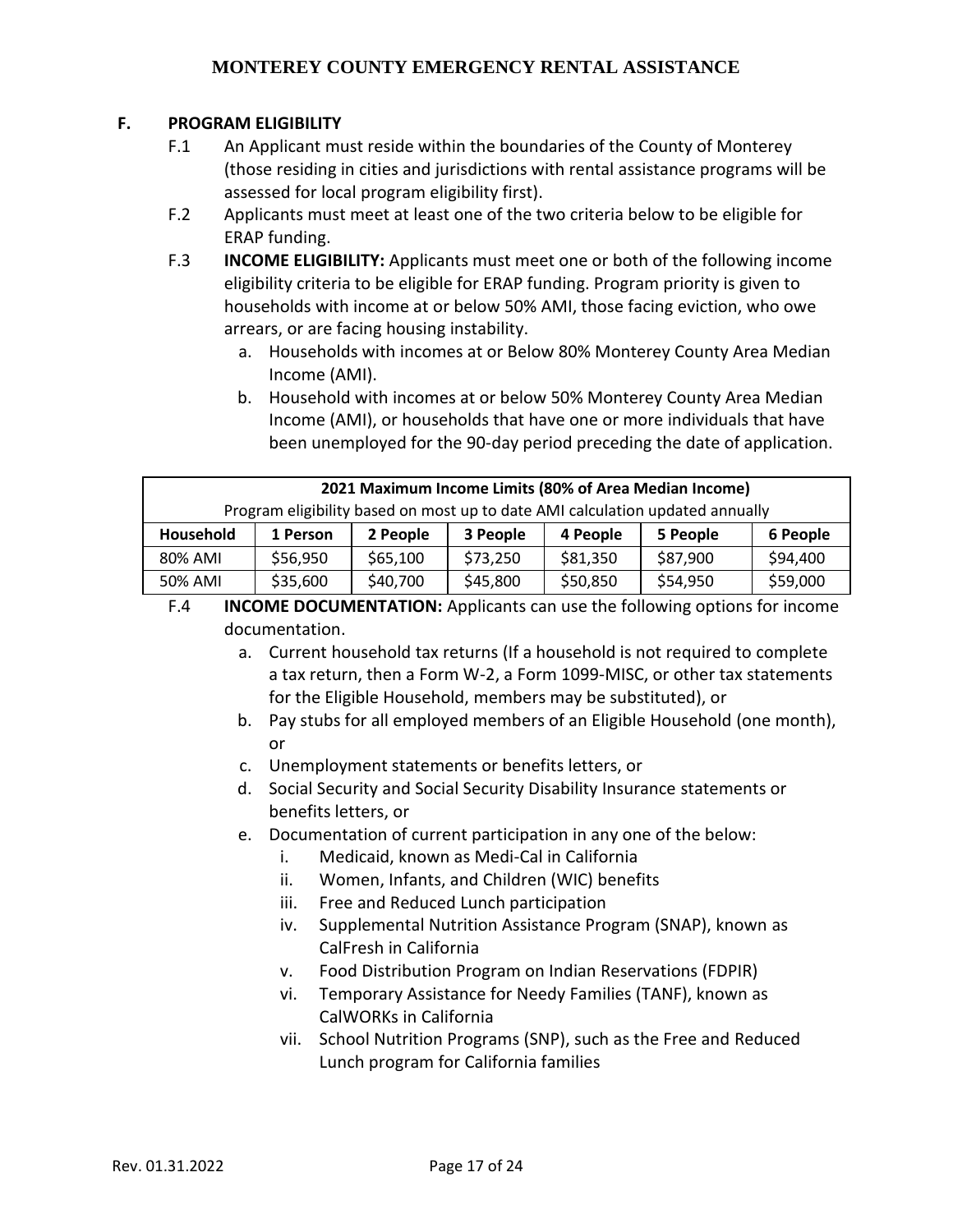- viii. Subsidized housing (not including housing choice, project based, or Section 8 vouchers) that required income documentation as a condition of residency
- ix. Any household income-based state or federally funded assistance program for low-income persons or households
- x. Any locally operated assistance program for low-income persons or households that requires household income verification and uses federal income limits
- f. For households that confirm that they have no source of income, and that cannot provide documentation to verify income or income eligibility, may complete a written attestation of no income, which must include an unsworn declaration under penalty to perjury.
- g. When calculating income based upon a month of paystubs, the Participating Agency should make the assumption that the client will continue to be employed at the same rate through the end of the calendar year and calculate accordingly.
- F.5 **SELF-ATTESTATION:** A grantee may rely on a written attestation without further documentation of household income from the applicant under three approaches:
	- a. *Self-attestation Alone* In order to provide assistance rapidly, during the public health emergency related to COVID-19 the grantee may rely on a self-attestation of household income without further verification if the applicant confirms in their application or other document that they are unable to provide documentation of their income. If a written attestation without further verification is relied on to document most the applicant's income, the grantee must reassess the household's income every three months, by obtaining appropriate documentation or a new selfattestation. Income attestations should specify the monthly or annual income claimed by the household to ensure that the household meets the applicable ERA requirements and to enable appropriate reporting. Under this approach, grantees are encouraged to incorporate self-attestation to demonstrate income eligibility into their application form.
		- i. Similarly, grantees may rely on self-attestations to demonstrate applicants' financial hardship and risk of homelessness or housing instability.
	- b. *Categorical Eligibility* If an applicant's household income has been verified to be at or below 80 percent of the area median income (for ERA1) or if an applicant's household has been verified as a low-income family as defined in section 3(b) of the United States Housing Act of 1937 (42 U.S.C. 1437a(b)) (for ERA2) in connection with another local, state, or federal government assistance program, grantees are permitted to rely on a determination letter from the government agency that verified the applicant's household income or status as a low-income family, provided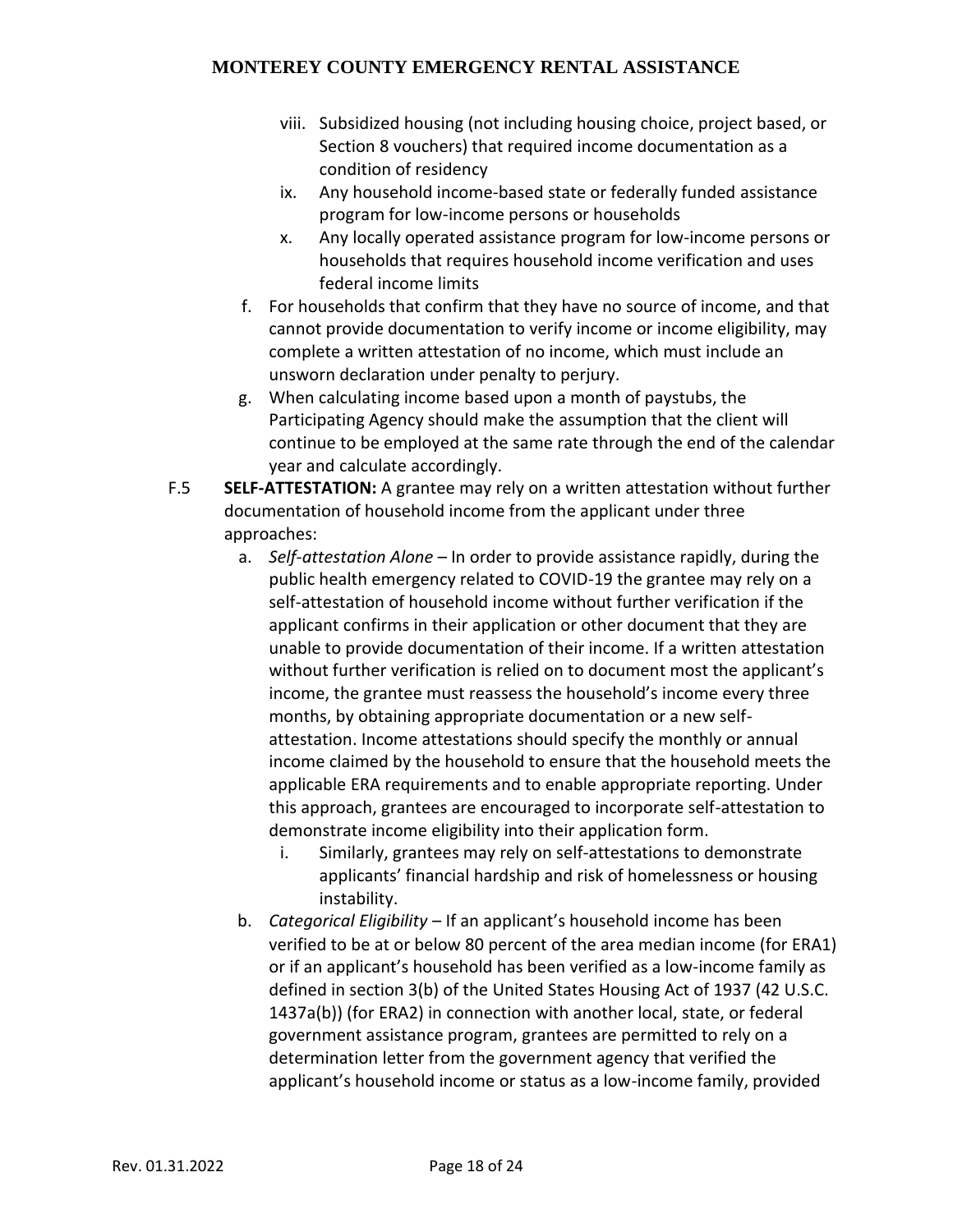that the determination for such program was made on or after January 1, 2020.

- c. *Fact-specific proxy* A grantee may rely on a written attestation from the applicant as to household income if the grantee also uses any reasonable fact-specific proxy for household income, such as reliance on data regarding average incomes in the household's geographic area.
	- i. Grantees also have discretion to provide waivers or exceptions to this documentation requirement to accommodate disabilities, extenuating circumstances related to the pandemic, or a lack of technological access. In these cases, the grantee is still responsible for making the required determination regarding the applicant's household income and documenting that determination. Treasury encourages grantees to partner with state unemployment departments or entities that administer federal benefits with income requirements to assist with the verification process, consistent with applicable law. Loss of Income Criteria One or more individuals within the household has qualified for unemployment benefits or experienced a reduction in household income, incurred significant costs, or experienced other financial hardship during or due, directly or indirectly, to the coronavirus pandemic. One or more individuals within the household can demonstrate a risk of experiencing homelessness or housing instability.

## F.6 **LOSS OF INCOME/UNEMPLOYMENT DOCUMENTATION**

- a. Letters of termination
- b. Last-received pay stub with employer's information
- c. Evidence of application for unemployment benefits
- d. Evidence of expired unemployment benefits, including unemployment benefits provided through the CARES Act
- e. For self-employed persons, tax records, statements, or other documentation of loss of employment
- f. Applicants who cannot provide documentation of unemployment should instead consider applying under the income eligibility criteria.
- F.7 **COLLABORATION WITH LANDLORD:** Assistance should be paid directly to landlord, formal lease not required, however landlord must provide ID and tax info). Landlord must provide the following documentation:
	- a. W9-Property tax statement
	- b. Proof of ownership of property. Could be one of the following:
		- i. Property deed(s)
		- ii. Mortgage note(s)
		- iii. Copy of property insurance statements
	- c. Lease or rental agreement reflecting renter's name, residence, address, monthly rent due, contact information for payment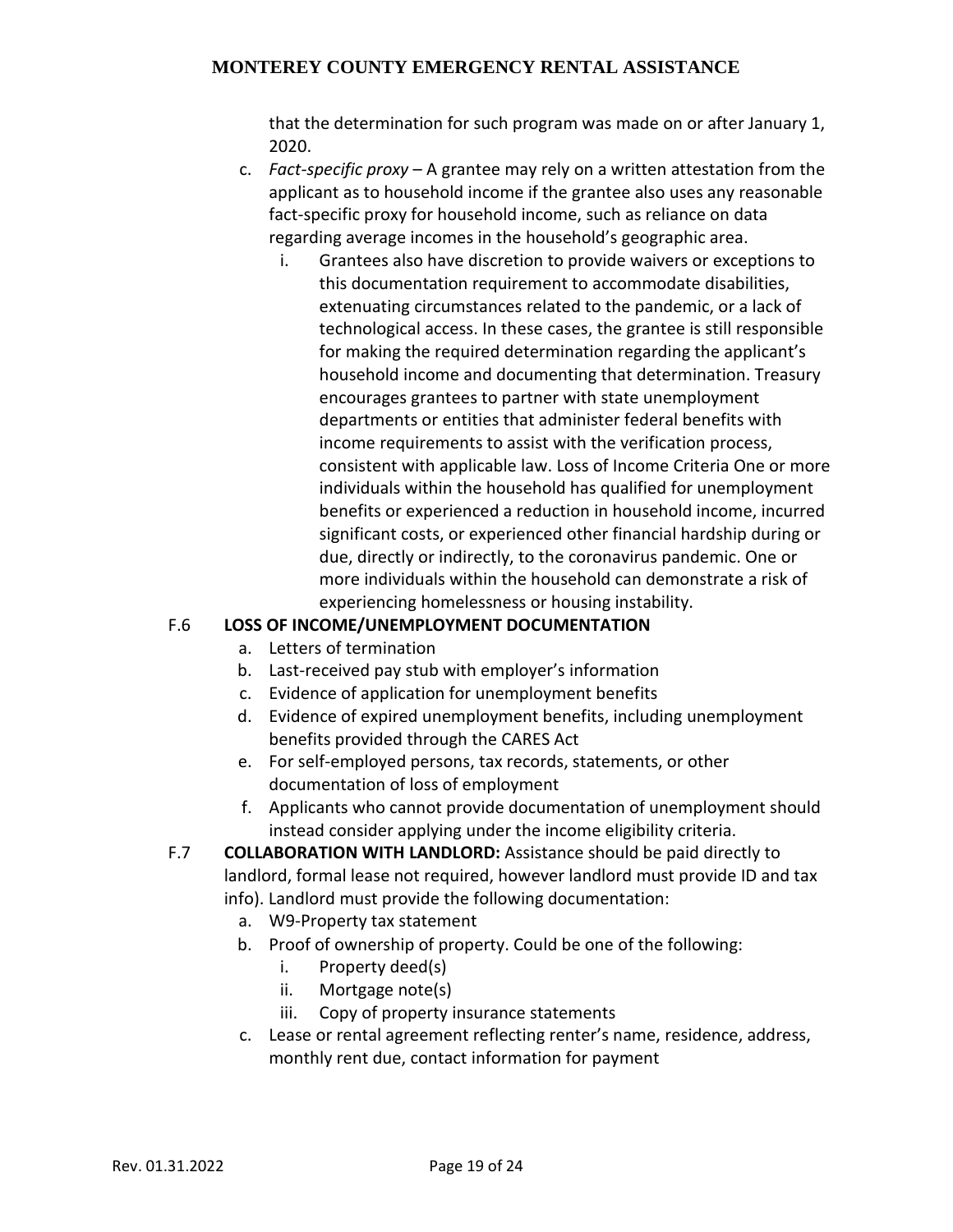#### **G. PARTICIPATING AGENCY REQUIREMENTS:**

- G.1 Participating agencies may not institute additional requirements beyond State and Federal requirements.
	- a. Participating Agencies must comply with UWMC's nondiscrimination policy and expectations as designed in section 10.2 of the Community Impact Grant Agreement (Appendix C).
	- b. Participating Agencies must adhere to the program's payment procedures and documentation standards as outlined in Section 2. Use of Grant Funds, Section 4. Eligibility Requirements for Grant Funds Distribution, and Section 5. Participant Documentation/Grantee Required Activities of the Community Impact Grant Agreement (Appendix C).
	- c. Participating Agencies must adhere to the United Way Monterey County SB91 ERAP Fraud Prevention and Recapture Policy (Appendix C) and utilize UWMC's Smart Referral software to track all payment and applications. The software creates a unique identifying number for each applicant in the system to prevent duplication of benefits and track payments issued to each applicant.
	- d. Policies and procedures to recapture illegitimate payments is addressed within the United Way.
	- e. Monterey County SB91 ERAP Fraud Prevention and Recapture Policy (Appendix C).
	- f. UWMC will run weekly reports and analyze data to identify red flags and work with grantees to ensure no duplication of service occurs.

#### **H. PROGRAM LIMITS:**

H.1 The aggregate amount of financial assistance an eligible household may receive under ERA2, when combined with financial assistance under ERA1, must not exceed 18 months. Arrears must be paid before future payments. All rent and utility bills are paid at 100%.

#### **I. PRIORITY OF FUNDING:**

- I.1 Applicants at immediate risk of homelessness or have rental arrears. Tenants below 50% AMI will be prioritized based on weighted application feature in Neighborly software that allows the Participating Agency to sort their applicants by income level. Rental Arrears will be paid before future rent.
- I.2 State and Federal Funds will only be utilized for eligible activities as outlined in The American Rescue Plan Act of 2021. Eligible Activities include rental arrears; prospective rent payments; utilities, including arrears and prospective payments for utilities; and other expenses as defined by the Rescue Plan Act including items related to housing and whether a household experienced a reduction in household income, incurred significant costs, or experienced other financial hardship during or due, directly, or indirectly, to the coronavirus pandemic. Such expenses include relocation expenses, which may include rental security deposits, and rental fees, which may include application or screening fees, if a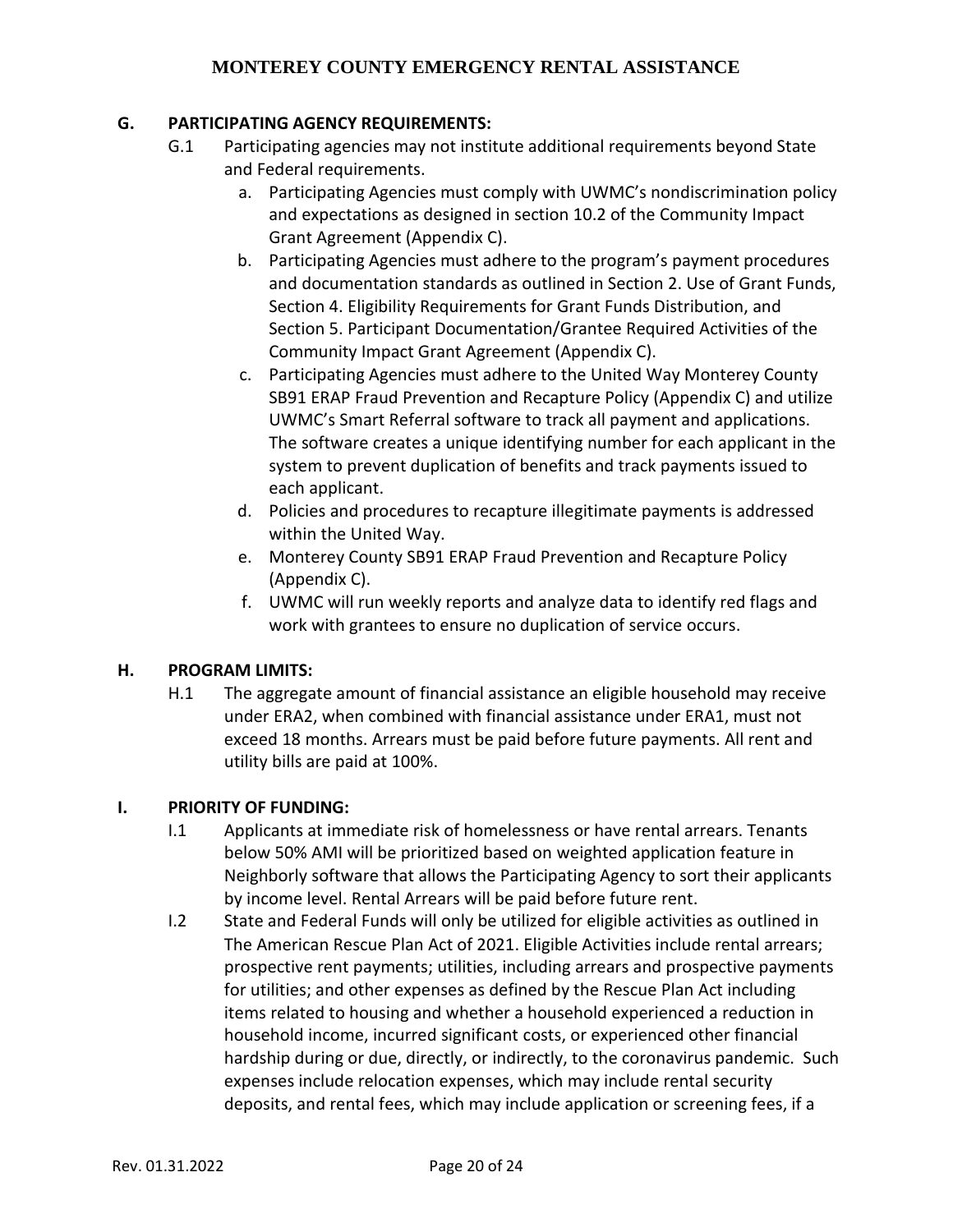household has been temporarily or permanently displaced; reasonable accrued late fees (if not included in rental or utility arrears); and Internet service provided to the rental unit.

- I.3 Minimum 91.5% of State program funds and 90% of Federal program funds shall be used for direct relief payments of rent and utility assistance to landlords, utility providers, and/or qualifying applicants.
- I.4 No more than 10% of the program's Direct Assistance funds shall be used for housing stabilization services.
- I.5 Not more than 15% of the amount paid to the grantee may be used for administrative costs attributable to providing financial assistance, housing stability services, and other affordable rental housing and eviction prevention activities combined. United Way Monterey County shall utilize no more than a total of 13.35% of the State Block Grant Award for administrative costs related to the program. UWMC shall utilize no more than 14.85% of the federal block grant award for administrative costs. Monterey County Department of Social Services allocates .15% of round 2 of the State and Federal award for program administration.
- I.6 Utility providers that apply for assistance shall provide information to all households regarding the availability low-income assistance or discount rate programs.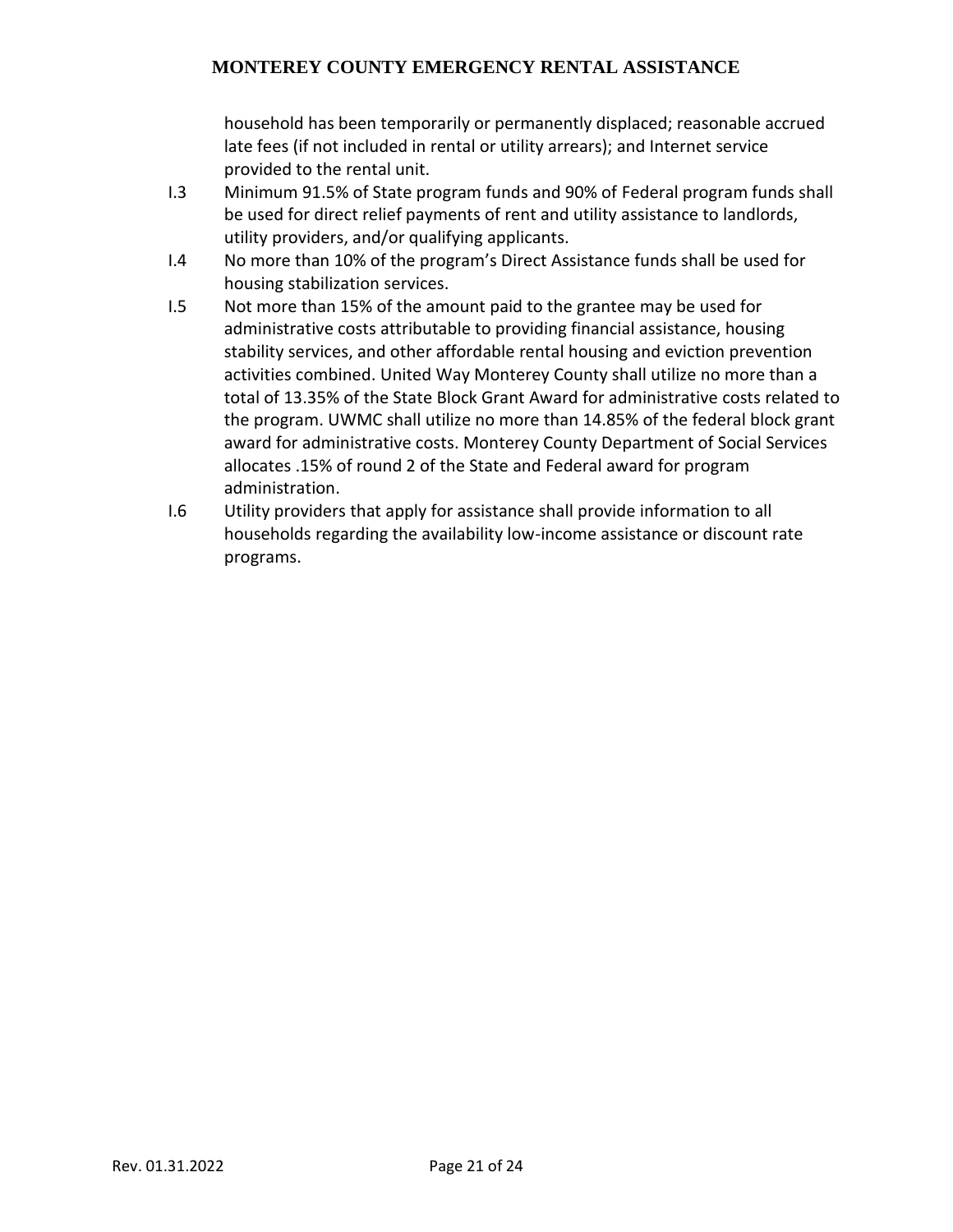#### **WORKPLAN CHECKLIST – ROUND 2 STATE & FEDERAL FUNDING**

The workplan serves as the program guidelines. The following summarizes program information and where it can be found in the workplan.

- **The program's rollout schedule, which should include critical programmatic dates.**  $\checkmark$  Page 15, Section D.1
- **The program's fund deployment schedule.**  $\checkmark$  Appendix D: Spending schedule
- **A list of the community partners the program utilizes and when, and a brief statement of how partners are being deployed.**
	- $\checkmark$  Appendix B, page 1
- **Information regarding how the program meets the requirements outlined in the Consolidated Appropriations Act, SB 91, and the interpretive guidance and guidelines issued by the U.S. Treasury and HCD. This includes:**
	- The page number(s) in the program's guidelines that confirm the jurisdiction is *complying with the eligibility criteria and priorities identified in SB 91 and the pages of the program's guidelines that explain the jurisdictions additional prioritization, if applicable.*
		- $\checkmark$  Pages 19-20, Section E
	- The page number(s) in the program's guidelines that confirm that the jurisdiction *is prioritizing rental arrears first.*
		- $\checkmark$  Page 23, Section I.1
	- The page number(s) in the program's quidelines that confirm that the program *conforms to the compensation standards for both rental arrears and prospective payments established in SB 91.*
		- $\checkmark$  Page 23, Section H
	- The page number(s) in the program's guidelines that confirm that the program *does not add requirements that deter or prevent access.*
		- $\checkmark$  Page 22, Section G.1
	- The page number(s) in the program's guidelines that confirm that the program is *utilizing State block grant funds only for eligible activities as outlined in SB 91 and the Consolidated Appropriations Act, 2021.*
		- $\checkmark$  Page 23, section I.2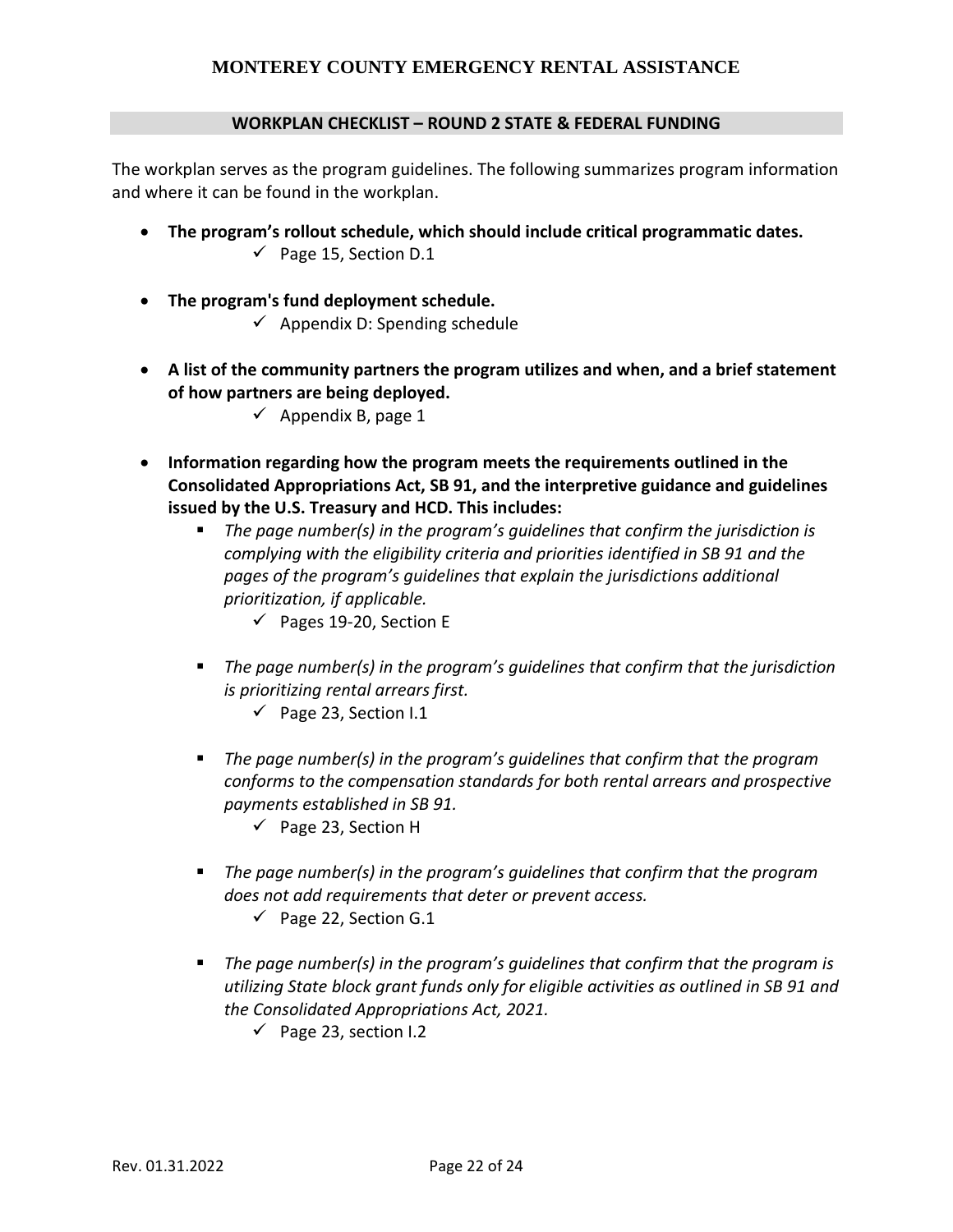- The page number(s) in the program's guidelines that confirm that the program *utilizes no more than 10 percent of the rental assistance funds in the program administrative set-aside to provide housing stabilization services.*
	- $\checkmark$  Page 23, Section I.4
- The page number(s) in the program's guidelines that confirm that the program *utilizes no more than 13.5 percent of the block grant award for administrative costs.*
	- $\checkmark$  Page 23 Section I.5
- The page number(s) in the program's quidelines that confirm that the program *requires utility providers participating in the program to provide information to households regarding low-income assistance.*
	- $\checkmark$  Page 24, Section I.6
- The page number(s) in the program's guidelines that confirm that the program *complies with the reporting requirements set forth in the Act, in SB91, and in the interpretive guidance and guidelines issued by the U.S. Treasury and the Department, respectively.*
	- $\checkmark$  Page 17, Section E.5
- The page number(s) in the program's quidelines that demonstrate the key *documents the program is requiring applicants to produce to provide, including Income documentation requirements and standards, occupancy documentation requirements and standards, and requirements and standards for documentation of rental arrears.*
	- $\checkmark$  Page 21-22, Section F
- *The page number(s) in the program's guidelines that demonstrate the program's non-discrimination policies and procedures.*
	- $\checkmark$  Page 34-35 Appendix C: Community Impact Grant Agreement Section 10.2
- *The page number(s) in the program's guidelines that demonstrate the program's duplication of benefits tracking and reporting plan.*
	- $\checkmark$  Page 65, Appendix F: UWMC Fraud Prevention and Recapture Policy
- The page number(s) in the program's guidelines that demonstrate the program's *payment procedures and documentation standards.*
	- $\checkmark$  Pages 35-36, Appendix C: Community Impact Grant Agreement
- *The page number(s) in the program's guidelines that demonstrate the program's fraud prevention and misinformation policies and procedures.*
	- $\checkmark$  Page 65, Appendix F: UWMC Fraud Prevention and Recapture Policy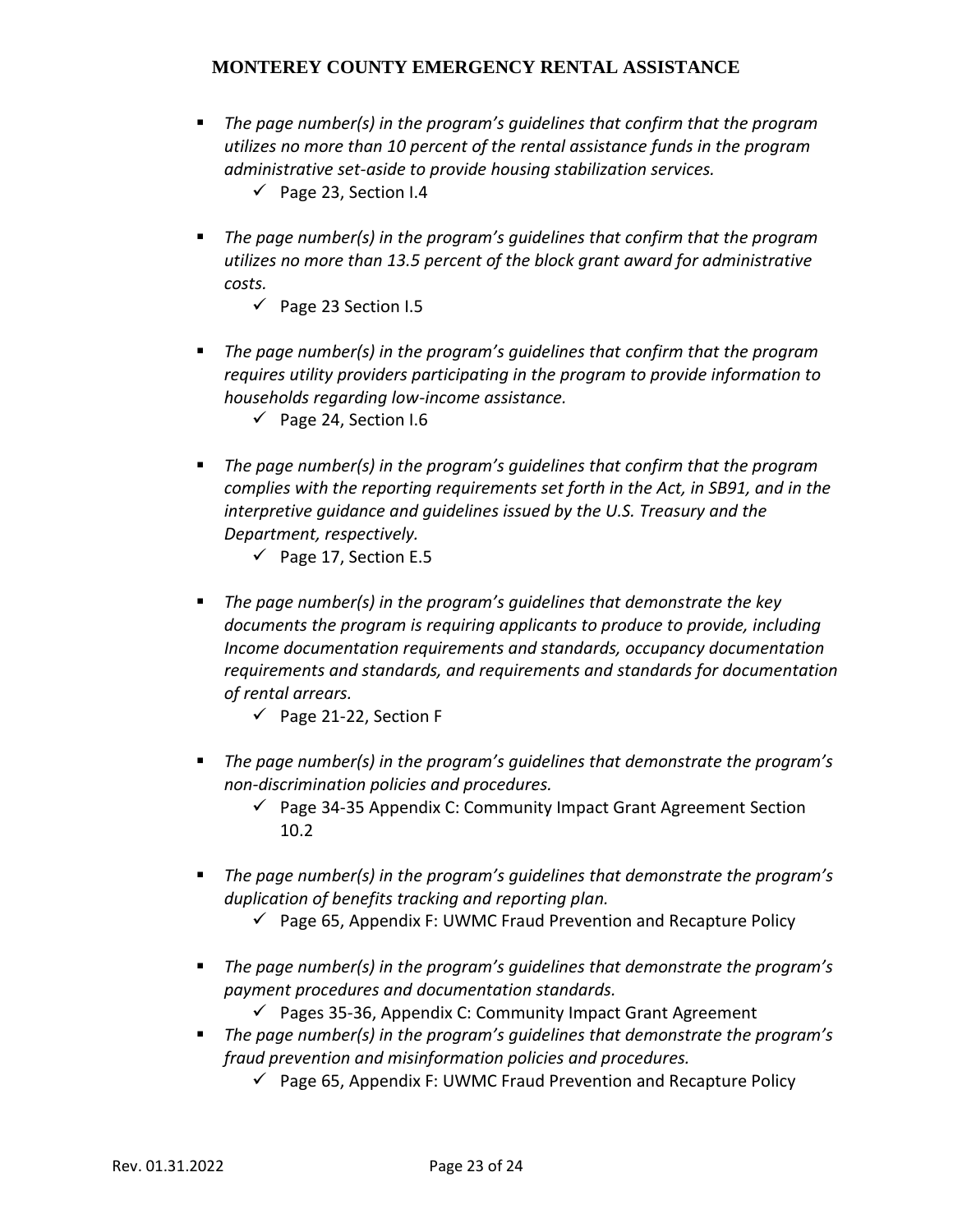- The page number(s) in the program's guidelines that demonstrate the program's *policies and procedures for the recapture of illegitimate payments.*  $\checkmark$  Page 65, Appendix F: UWMC Fraud Prevention and Recapture Policy
- **HCD Programmatic staff approved the workplan before developing and executing the standard agreement process with Monterey County. For more information on conforming programs, please visit [https://www.hcd.ca.gov/grants-funding/active](https://www.hcd.ca.gov/grants-funding/active-funding/erap/docs/state-rental-%20assistance-program-general-info-and-guidance-to-web.pdf)funding/erap/docs/state-rental- [assistance-program-general-info-and-guidance-to](https://www.hcd.ca.gov/grants-funding/active-funding/erap/docs/state-rental-%20assistance-program-general-info-and-guidance-to-web.pdf)[web.pdf](https://www.hcd.ca.gov/grants-funding/active-funding/erap/docs/state-rental-%20assistance-program-general-info-and-guidance-to-web.pdf)**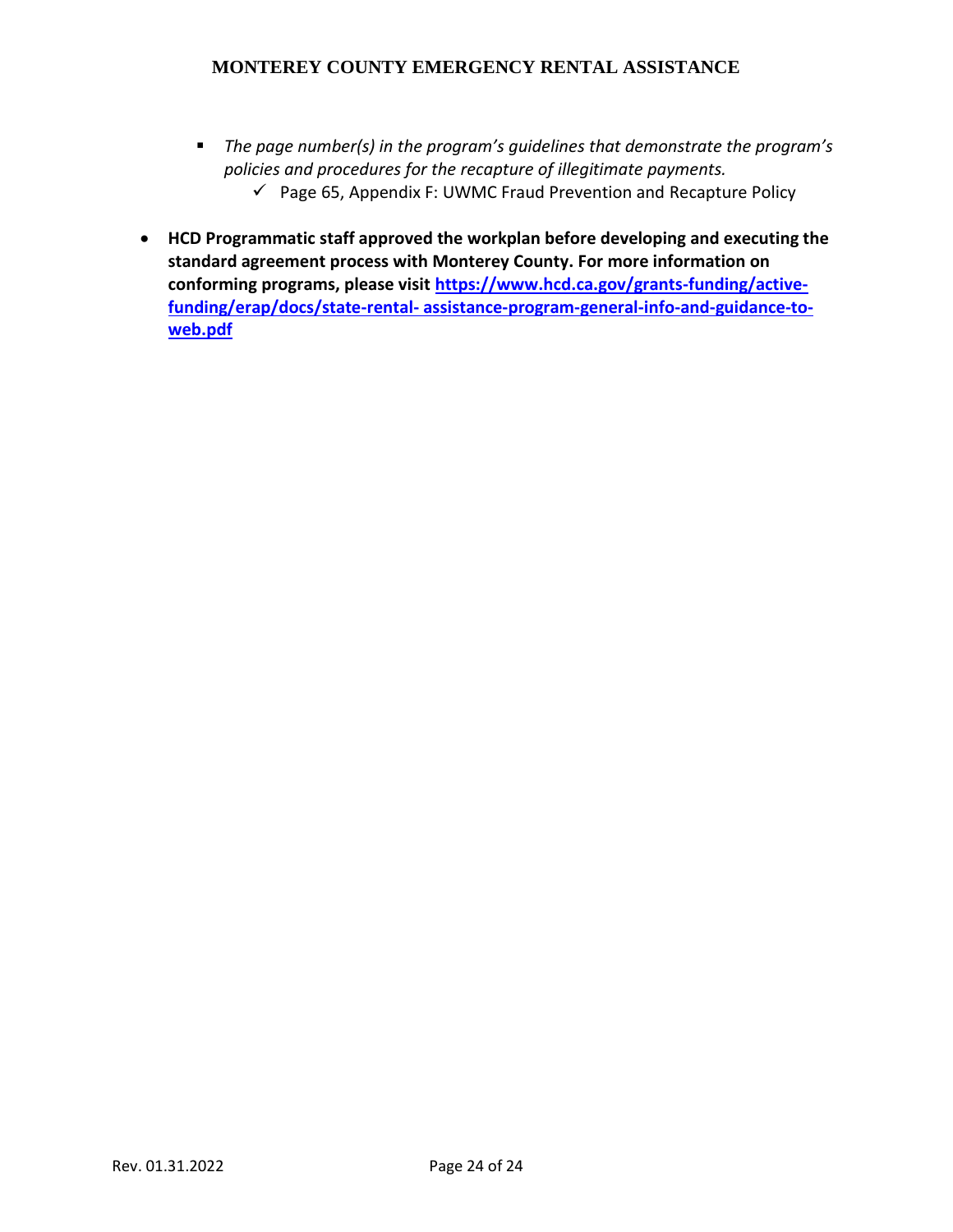# **United Way Monterey County**



# **Appendix A: Round 1 Participating Agencies**

- **City of Gonzales**
- **Central Coast Energy Services**
- **Goodwill Central Coast**
- **City of King**
- **Monterey Peninsula College**
- **Hartnell College**
- **City of Salinas**
- **City of Soledad**
- **City of Greenfield**
- **City of Seaside**
- **Salvation Army**
- **City of Monterey**
- **North Monterey County Recreation & Park District**
- **United Way Monterey County**
- **Housing Resource Center**

**Collaborative Partners**

**Mujeres en Accion** 

**Communities Organized for Relational Power and Action (COPA)**

**Watsonville Law Center**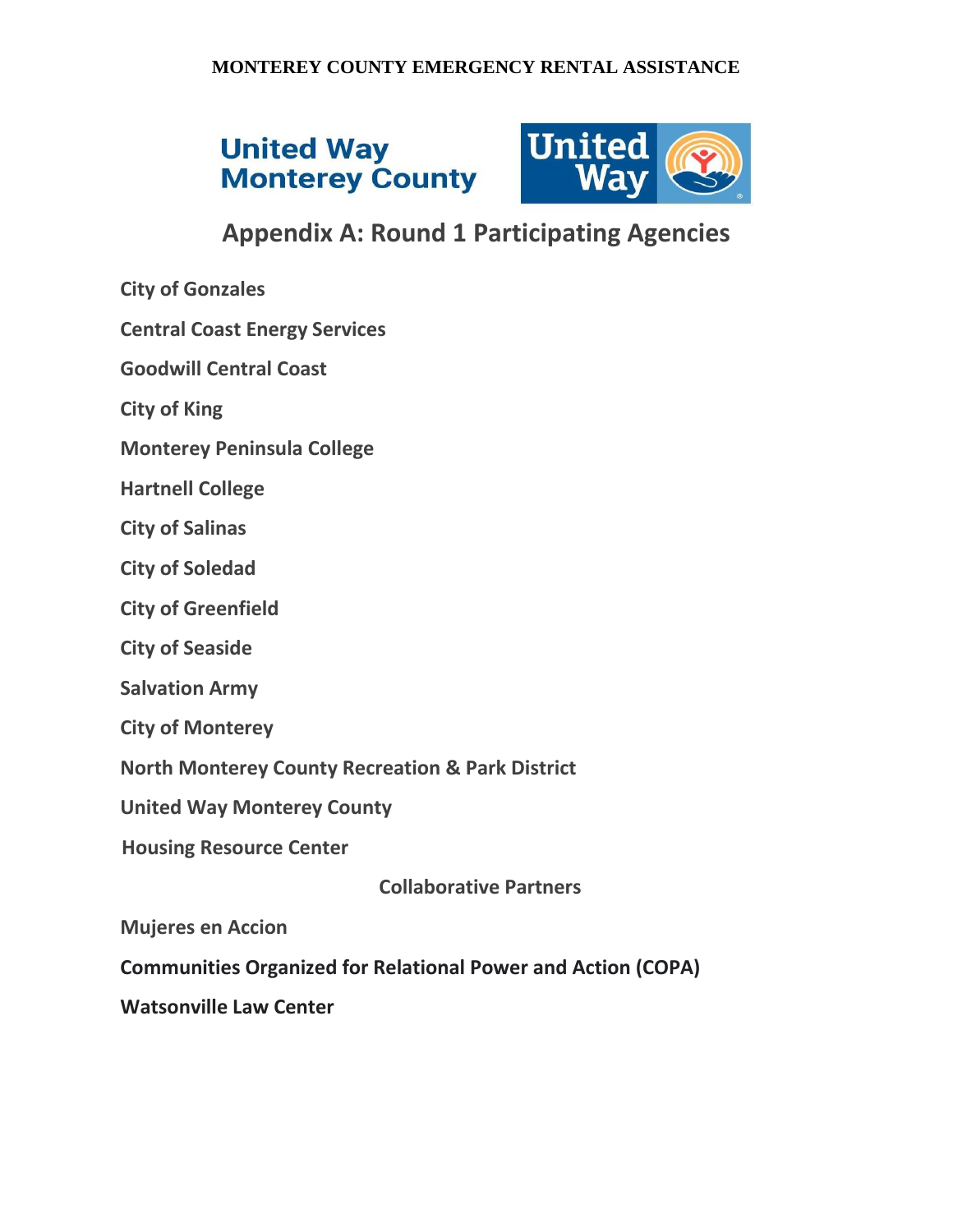# **United Way Monterey County**



# **Appendix B: Round 2 Participating Agencies**

- **Central Coast Energy Services**
- **Goodwill Central Coast**
- **City of King**
- **Hartnell College**
- **City of Salinas**
- **City of Soledad**
- **City of Greenfield**
- **City of Seaside**
- **United Way Monterey County**
- **Housing Resource Center**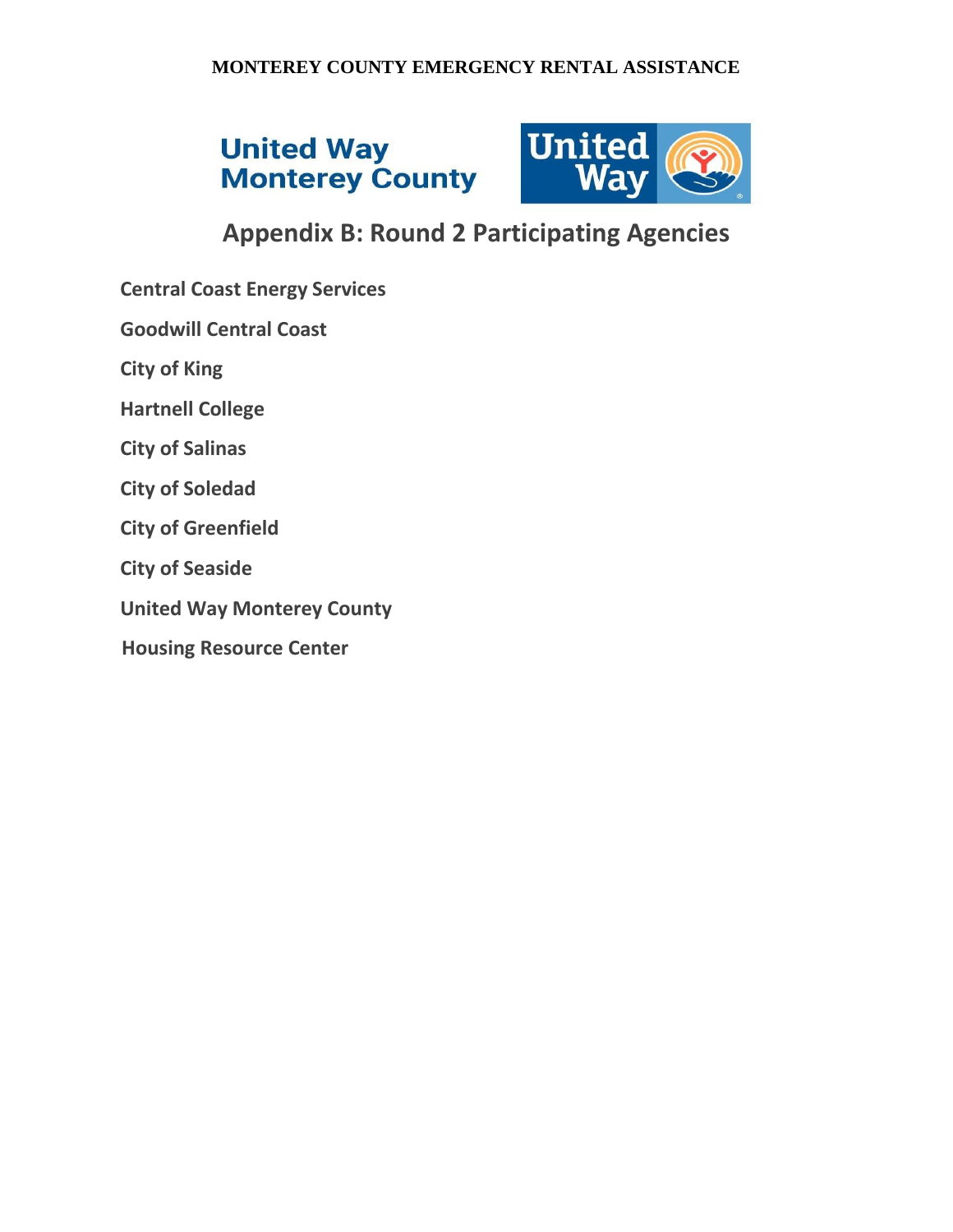| <b>Round 1 Allocation Summary</b>    |               |                  |          |                    |                  |          |    |                  |          |
|--------------------------------------|---------------|------------------|----------|--------------------|------------------|----------|----|------------------|----------|
|                                      |               | ERA <sub>1</sub> |          |                    | SRA <sub>1</sub> |          |    | Total            |          |
| A llocation                          | S             | 12,905,387.40    | 100.00%  | \$                 | 15,625,836.30    | 100.000% |    | \$28,531,223.70  | 100.000% |
| DFA                                  | S.            | 11,614,848.66    | 90.00%   | $\mathbf{\hat{s}}$ | 14,063,252.67    | 90.000%  | S  | 25,678,101.33    | 90.000%  |
| Admin                                | S.            | 1,290,538.40     | 10.00%   | \$                 | 1,562,583.66     | 10.000%  | S  | 2,853,122.06     | 10.000%  |
| DSS Admin                            | \$.           | 6,785.40         | 0.05%    | \$                 | 8,215.12         | 0.053%   | \$ | 15,000.52        | 0.053%   |
| UWMC Admin                           | S             | 1,283,753.00     | 9.95%    | \$                 | 1,319,981.00     | 8.447%   | \$ | 2,603,734.00     | 9.126%   |
| State Admin                          | <sup>\$</sup> | ٠                | $0.00\%$ | \$                 | 234,387.54       | 1.500%   | S  | 234,387.54       | 0.822%   |
| Total                                | S.            | 12,905,387.06    | 100.00%  | \$                 | 15,625,836.33    | 100.00%  | \$ | 28,531,223.39    | 100.000% |
| <b>Total Funds Available to MC</b>   |               | 12,905,387.06    |          | S                  | 15,391,448.79    |          | s  | 28,296,835.85    | 99.178%  |
| <b>MCDSS Administration</b>          |               | 6,785.40         |          | S                  | 8,215.12         |          | S  | 15,000.52        | 0.053%   |
| <b>Total Funds Available to UWMC</b> |               | 12,898,601.66    |          | S                  | 15,383,233.67    |          | s  | 28, 281, 835. 33 | 99.126%  |
| <b>UWMC Administration</b>           |               |                  |          |                    |                  |          | S  | 2,603,734.00     | 9.126%   |

## **Appendix C. Round 1 Funding Breakdown and Timelines**

|  |  | Round-1: Timelines & Deadlines |  |
|--|--|--------------------------------|--|
|--|--|--------------------------------|--|

State Deadline for obligation: 65% of state block grant funding by August 1, 2021 State Deadline for expenditure: 100% by September 30, 2022

Federal obligation deadline: 65% by September 30, 2021 Federal expenditure deadline: 100% by September 30, 2022

\* *All Benchmarks and Timelines are subject to change according to the most current State and Federal guidelines*